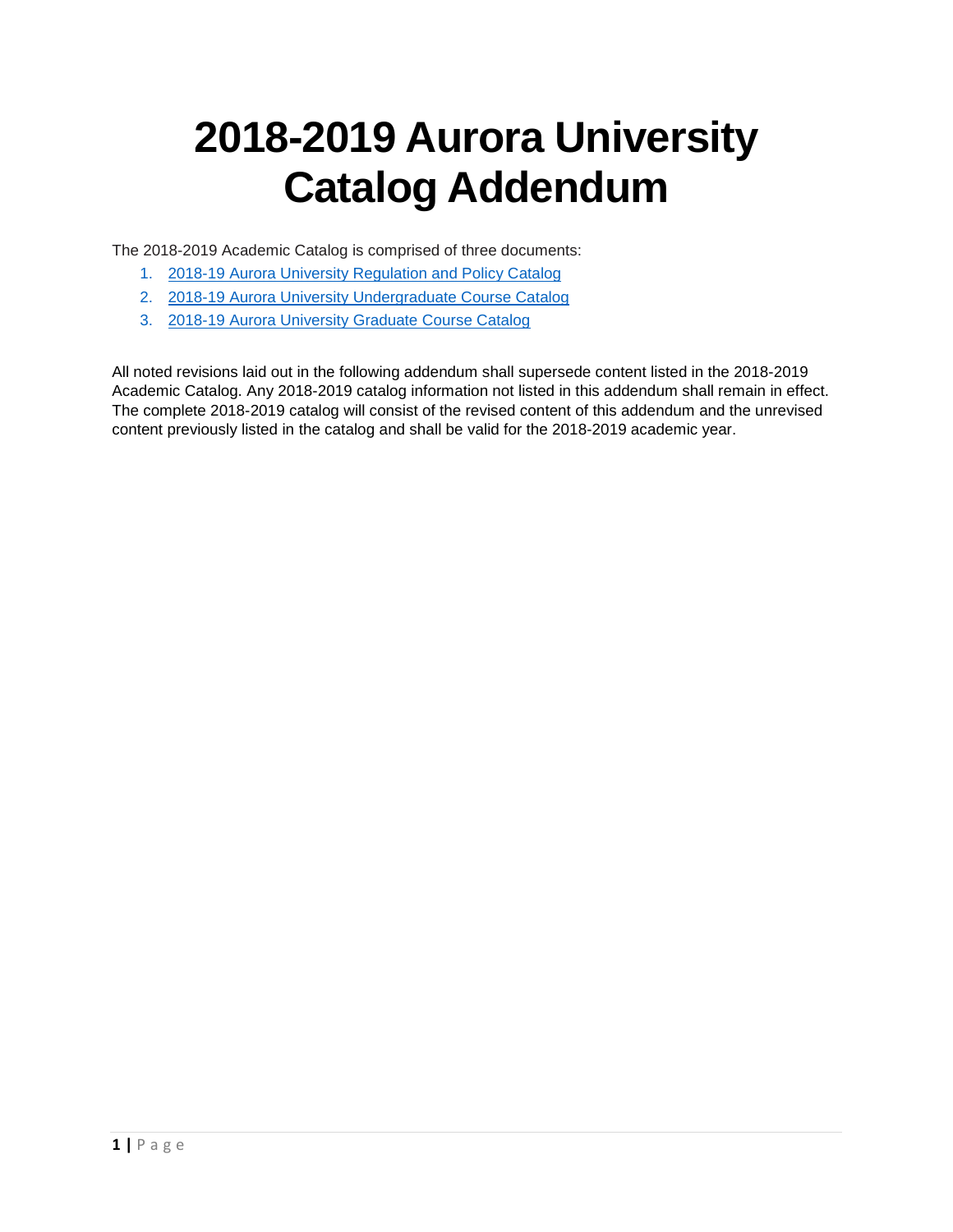# Table of Contents

| Master of Arts in Curriculum and Instruction: Teaching Diverse Learners11 |  |
|---------------------------------------------------------------------------|--|
|                                                                           |  |
|                                                                           |  |
| Master of Science in Recreation Administration Plus One Program 14        |  |
|                                                                           |  |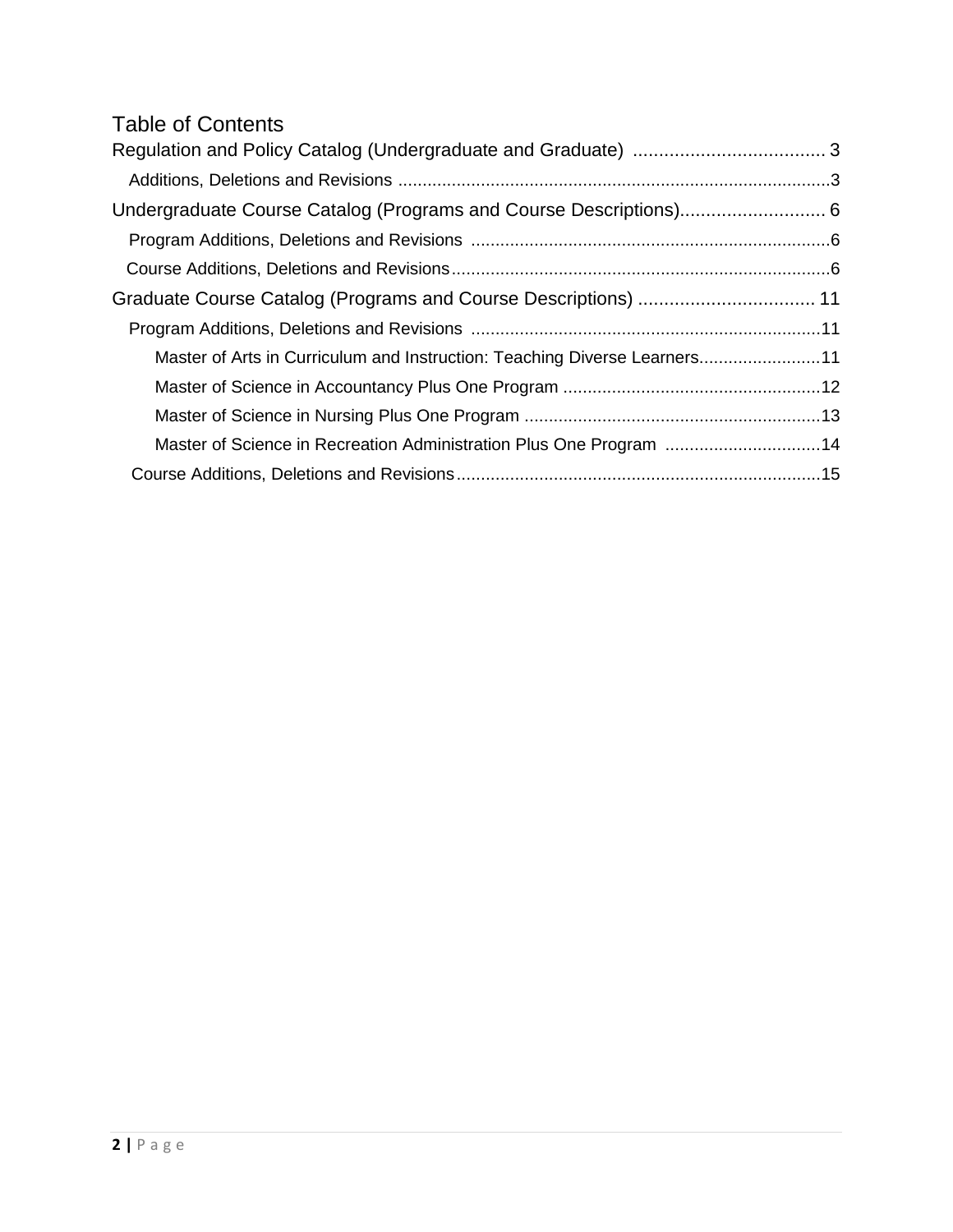# **Aurora University Regulation and Policy 2018-2019**

*Page numbers are those of the 2018-2019 Aurora University [Undergraduate and Graduate](https://www.aurora.edu/academics/resources/academic-catalog.html#.W-NRXpWo7uh) Regulation [and Policy Catalog](https://www.aurora.edu/academics/resources/academic-catalog.html#.W-NRXpWo7uh)*

# **Additions, Deletions and Revisions**

- P. 10 Added to subsection "Undergraduate Adult Degree Completion Online Majors" Nursing (RN to BSN) – Not accepting students at this time
- P. 11 Added to subsection "GRADUATE DEGREE PROGRAMS" Master of Arts in Curriculum and Instruction: Teaching Diverse Learners Master of Science in Nursing – *Available beginning summer 2019* Master of Science in Recreation Administration - *Available beginning summer 2019*
- P. 12 Added to subsection "Graduate Programs at George Williams College" Master of Social Work/Master of Business Administration Dual Degree
- P. 12 Added to subsection "Graduate Programs at Aurora University Woodstock Center" Master of Arts in Curriculum and Instruction: Teaching Diverse Learners
- P. 12 Deleted from subsection "Archived Programs *Not taking applications at this time*" *Master of Arts in Curriculum and Instruction (MACI) (Archived) Master of Science in Nursing (MSN)\* (Archived)*
- P. 13 Revised in subsection "Entering Freshmen"
	- One of the following:
		- ACT composite score of at least 19; or
		- Equivalent combined SAT scores (Math and Critical Reading)
- P. 20 Revised in subsection "Application Process for International Students"
	- 6. Students from English-speaking countries must submit an official score report from the American College Test (ACT) – minimum composite score of 19 (online college code = 0950); or equivalent Scholastic Aptitude Test (SAT).
- P. 27-28 Added to subsection "Tuition, Fees and Other Expenses Graduate Student Tuition" MSW Online \$600 per semester hour
- P. 49 Relocated subsection "Undergraduate Academic Warning and Dismissal" from P 86 to P 49 following subsection "Undergraduate Academic Standards"

# **Undergraduate Academic Warning and Dismissal**

- 1. When a student's work falls below acceptable standards, the instructor should send an electronic warning notice to the student. The student's academic advisor will be notified. Students are encouraged to meet with their advisor regularly to discuss academic progress.
- 2. A student is placed on academic warning when her/his Term GPA is below 2.0. A student will be academically dismissed if their Term GPA is 0.00 in any given term. Fully approved students placed on academic warning for a second time (not necessarily consecutive) may be dismissed for poor scholarship. Freshmen admitted conditionally under the guidelines of the Admissions Review Committee may be dismissed at the conclusion of their first year if their Term GPA is below 2.0. Transfer students admitted on academic warning will be reviewed and may be dismissed for poor scholarship whenever their Term GPA is below a 2.0.
- 3. Last Term Warning Status: A student may be placed on last term warning if his or her Term GPA is 1.0 or below but above 0.00. A student who encounters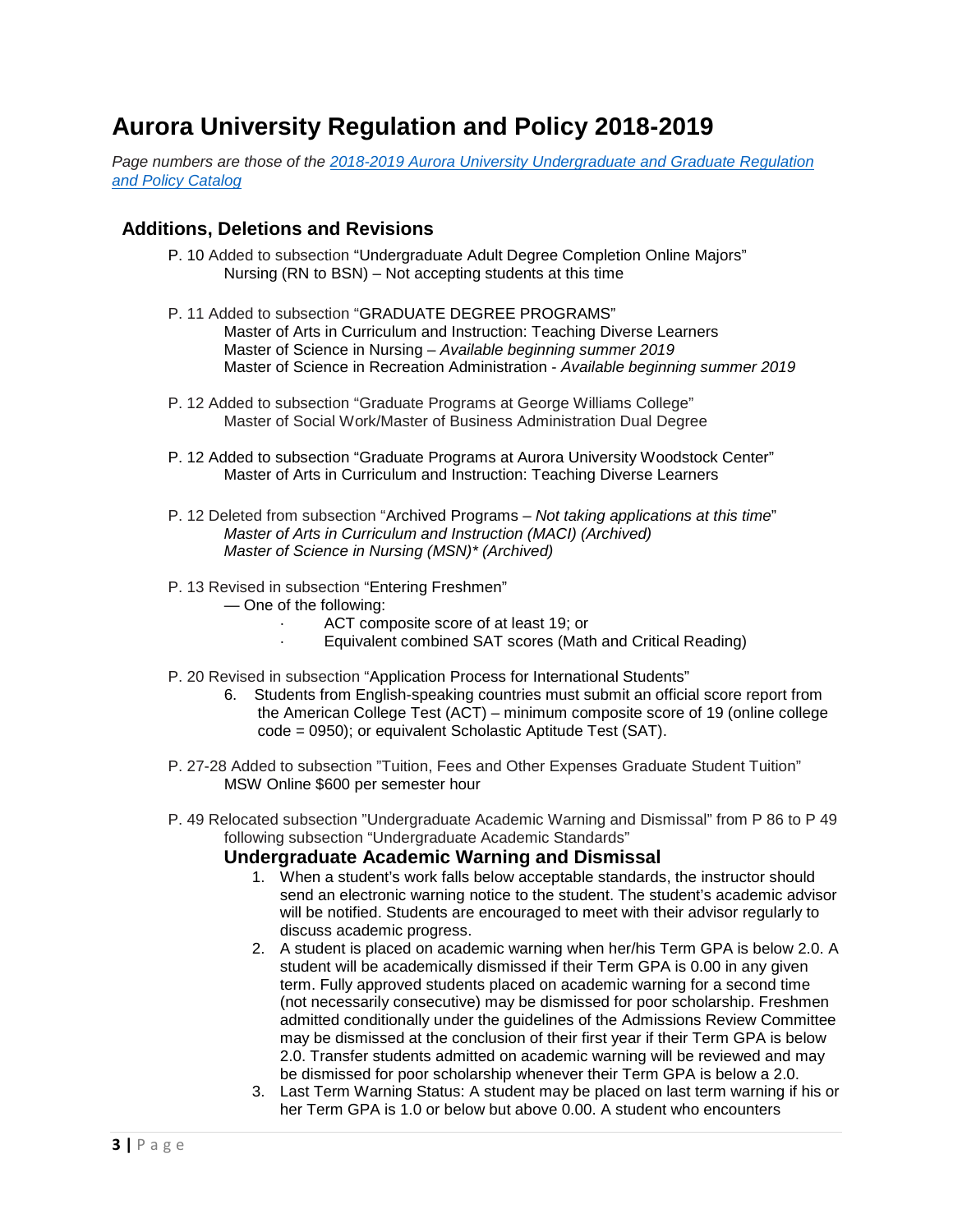repeated academic difficulties may also be placed on last term warning. Once a student is placed on this status, he or she remains on last term warning until the student has completed three consecutive terms (excluding Summer Session) with a term GPA of at least 2.0 and Aurora University GPA of at least 2.30, or upon graduation or until the term GPA drops below 2.0, in which case the student is dismissed from the university

- 4. Students dismissed for poor scholarship may immediately appeal for a full hearing before the Academic Conduct and Integrity Committee. At such a hearing, the student may appear in person to make a statement and answer questions. A letter requesting an appeal and briefly outlining the basis for the appeal must be sent to the Registrar. Should the appeal be granted, the student would be readmitted on Last Term Warning.
- 5. A student who is dismissed from Aurora University for poor scholarship may apply for readmission after one calendar year. The application is filed with the Academic Conduct and Integrity Committee during the term preceding the term when the student wishes to return to the university.

# P.49 Revised in subsection "Graduate Academic Standards"

# **Graduate Academic Standards**

Under general university standards, all graduate students must maintain a minimum cumulative program/major GPA of at least 3.0 on a 4.0 scale to remain in good standing. When a student initially fails to meet these minimum academic standards s/he will be placed on academic warning. Following a second semester (not necessarily consecutive) where the cumulative program/major GPA does not meet minimum standards (3.0 or higher), or if at any time more than two grades below "B" are earned while enrolled in a graduate program, a student will be dismissed from the university by action of the Academic Conduct and Integrity Committee. The committee may also impose conditions on a student's continued enrollment. If dismissed for poor scholarship, the student may not be readmitted to the university for at least one full semester following the academic dismissal. A successful petitioning for readmission to the university is required, as well as the filing of a new application for admission. The petition for readmission and application for admission must be submitted by the student to the university for consideration and review, no later than 30 days prior to the start of semester for which readmission is sought. Individual programs may have additional or more stringent academic standards for retention and/or graduation of students in the program. These standards are available to students through the office of each respective program.

# **Graduate Academic Warning and Dismissal**

- 1. When a student's academic performance does not meet minimum standards, the instructor should send an academic alert to the student.
- 2. A student is placed on academic warning at the end of any semester when their cumulative program/major GPA is less than 3.0.
- 3. A student placed on academic warning for a second time (not necessarily consecutive terms) will be academically dismissed for poor scholarship.
- 4. A student who at any time while enrolled in a graduate program earns more than two grades below "B" will be academically dismissed for poor scholarship.
- 5. A student will be academically dismissed if their Term GPA is 0.00 in any given semester.
- 6. A graduate student who is dismissed from Aurora University for poor scholarship may apply for readmission after one full semester away.
- 7. To be considered for readmission, a new application for admission and a petition for readmission are both required to be filed no less than 30 days prior to the requested semester of return, with the Office of Admissions.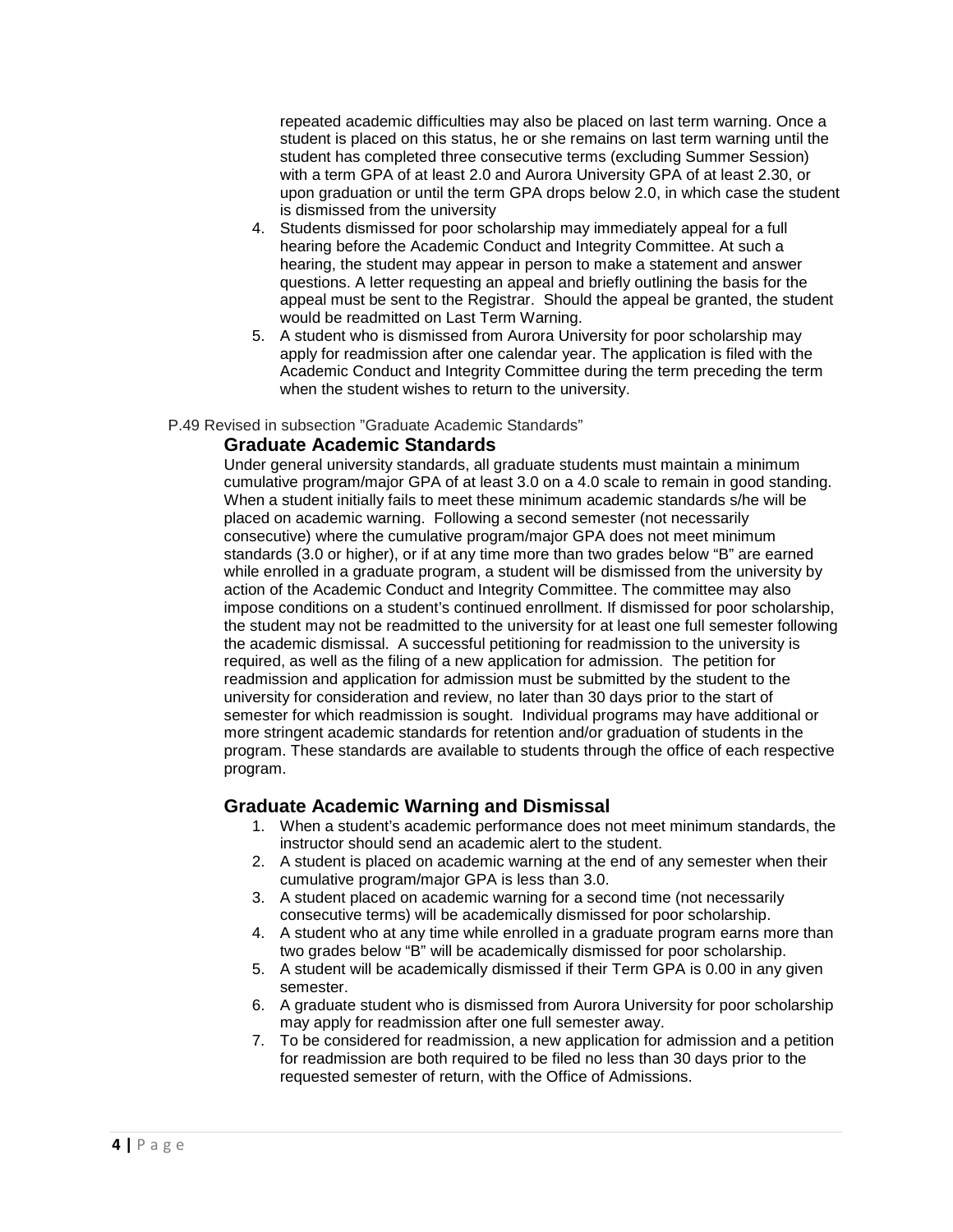- 8. The petition will be reviewed by an academic program committee, comprised of the academic program director/chair and two faculty designated by the jurisdictional Dean. The academic program committee may require an in-person meeting with the student as deemed necessary.
- 9. Should readmission be granted, the student will be readmitted on Academic Warning. Should the cumulative program/major GPA fall below 3.0 in a subsequent semester, the student will be dismissed from the university.
- 10. A student who has already had their petition for readmission denied by the academic program may appeal the decision to the jurisdictional Dean over the program. This step must be completed in the form of a written request to the Dean within one calendar week after the student has been informed of the program committee decision. The Dean will appoint two faculty members to serve with on an ad hoc committee working to review the student's appeal. The ad hoc appeal committee will review all relevant materials and meet with the student and others, as deemed necessary. The decision of this ad hoc appeal committee is final. The ad hoc appeal committee will then report back to the program and Registrar's Office regarding the final decision and its reasoning.
- P.54 Revised in subsection "Graduate Accelerated Load (Overload)"

# **Graduate Credit Load**

Full-time status for graduate study is 6 to 17 semester hours in any term. Graduate students may not take more than 17 semester hours per term.

- P. 82 Revised in subsection "Graduate Grading System"
	- At the end of the course, letter grades are awarded as defined:
	- **A** (4 quality points per semester hour) Excellent. Denotes work that is consistently at the highest level of achievement in a graduate college or university course.
	- **B** (3 quality points per semester hour) Good. Denotes work that consistently meets the high level of college or university standards for academic performance in a graduate college or university course.
	- **C** (2 quality points per semester hour) The lowest passing grade. Denotes work that does not meet in all respects college or university standards for academic performance in a graduate college or university course.
	- **F** (0 quality points per semester hour) Failure. Denotes work that fails to meet graduate college or university standards for academic performance in a course.
	- **CR** (Quality points are not calculated in grade point average) Pass. Denotes pass with credit at least at the level of "C" work in graduate courses that are graded CR/NCR.
	- **NCR** (0 quality points per semester hour) No credit. Denotes work that fails to meet graduate college or university standards for academic performance at least at the level of "C" work.

Students are reminded that, with the exception of courses that are offered only on a CR/ NCR basis, no graduate courses may be completed under this grading system.

# P. 109 Revised

DURBALA, PEGGY, Visiting Assistant Professor of Spanish/Teacher Licensure, 2016 -- BA, 1983; MA, 2001, Northern Illinois University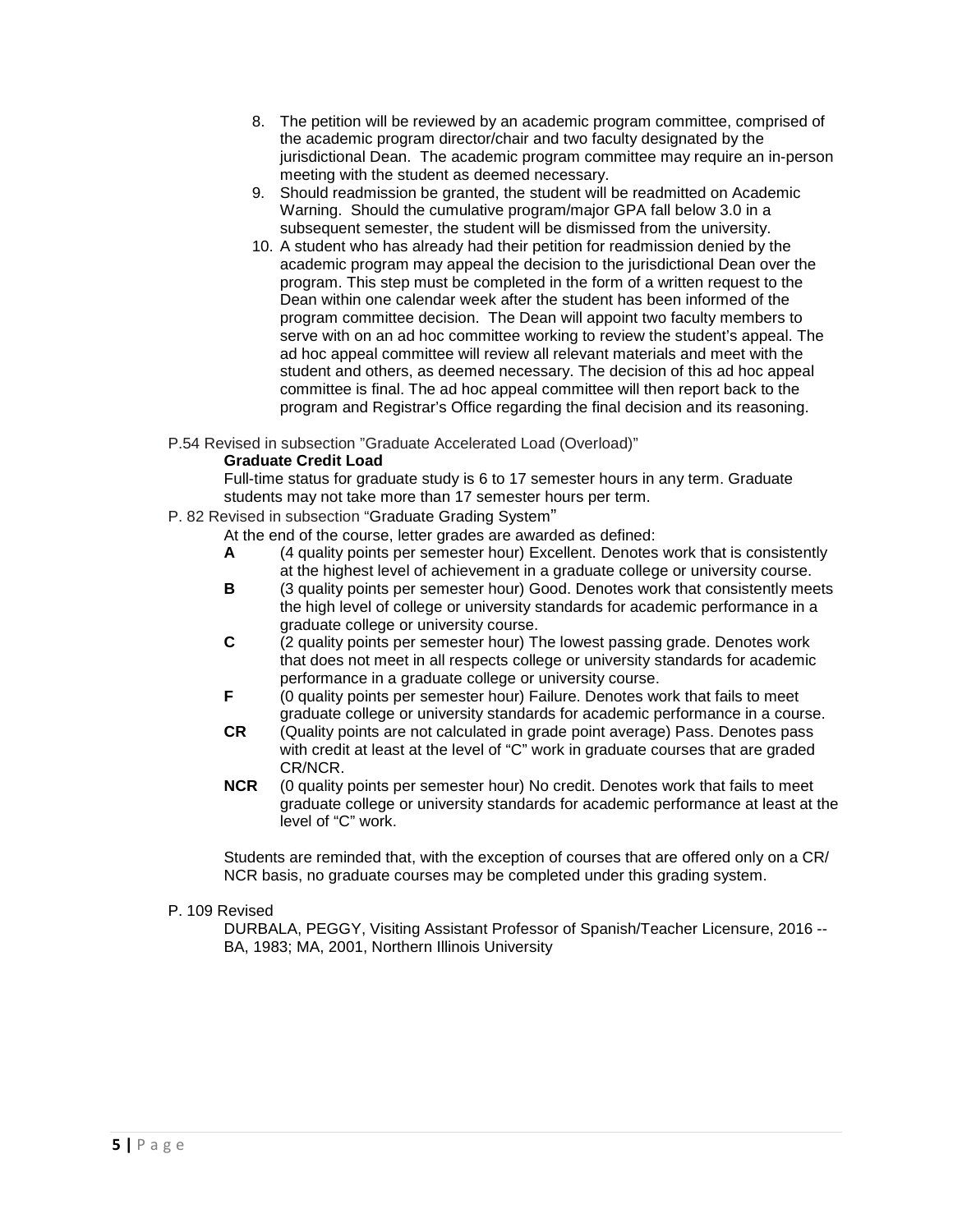# **Undergraduate Programs and Course Descriptions 2018-2019**

*Page numbers are those of the [2018-2019 Aurora University Undergraduate Course Catalog](https://www.aurora.edu/academics/resources/academic-catalog.html#.W-NRXpWo7uh)*

# **Program Additions, Deletions and Revisions**

- P. 39 Revised in Subsection "Gender Studies Minor; Selected Courses" LTS/SOC1300 Latinas and Latinos in the U.S. (4)
- P. 46 Revised in Subsection "Required Survey Courses: Complete 3 of the following courses-" HIS1300 World History I (to 1500) (4) HIS1400 World History II (since 1500) (4)

P. 47 Revised in Subsection "MAJOR IN HISTORY for Secondary Social Studies Licensure – 99 semester hours; Required Courses" HIS1300 World History I (to 1500) (4) HIS1400 World History II (since 1500) (4)

- P. 50 Revised in Subsection "Latin American and Latino/a Studies Minor; Required Courses" LTS/SOC1200 Introduction to Latino Cultural Studies (4)
- P. 50 Revised in Subsection "Latin American and Latino/a Studies Minor; Selected Courses" LTS/SOC1300 Latinas and Latinos in the U.S. (4)
- P. 52 Revised in Section "Leadership Studies; Global Service Concentration" LTS/SOC1200 Introduction to Latino Cultural Studies (4)
- P. 62 Revised in Subsection "RN to BSN Completion Track" *This major is not accepting applicants at this time.*
- P. 62 Revised in Subsection "Bachelor of Science in Nursing", paragraph three American Heart Association
- P. 63 Deleted from Subsection "Admission Requirements for Freshman Direct Admission" A minimum ACT math sub score of 23 or SAT-R math sub score of 560, and
- P. 88 Revised in Section "Sociology; Selected Courses" SOC3570 Politics of Intimate Relations (4)
- P. 90 Revised in Section "Spanish; Select Courses" LTS/SOC1200 Introduction to Latino Cultural Studies (4) LTS/SOC1300 Latinas and Latinos in the U.S. (4)
- P. 93 Revised in Section "Spanish K-12 Educator Licensure; Required Courses" LTS/SOC1200 Introduction to Latino Cultural Studies (4) LTS/SOC1300 Latinas and Latinos in the U.S. (4)

# **Course Additions, Deletions and Revisions**

P. 120 Addition

**BIO1310 Biology of Cells for Nursing**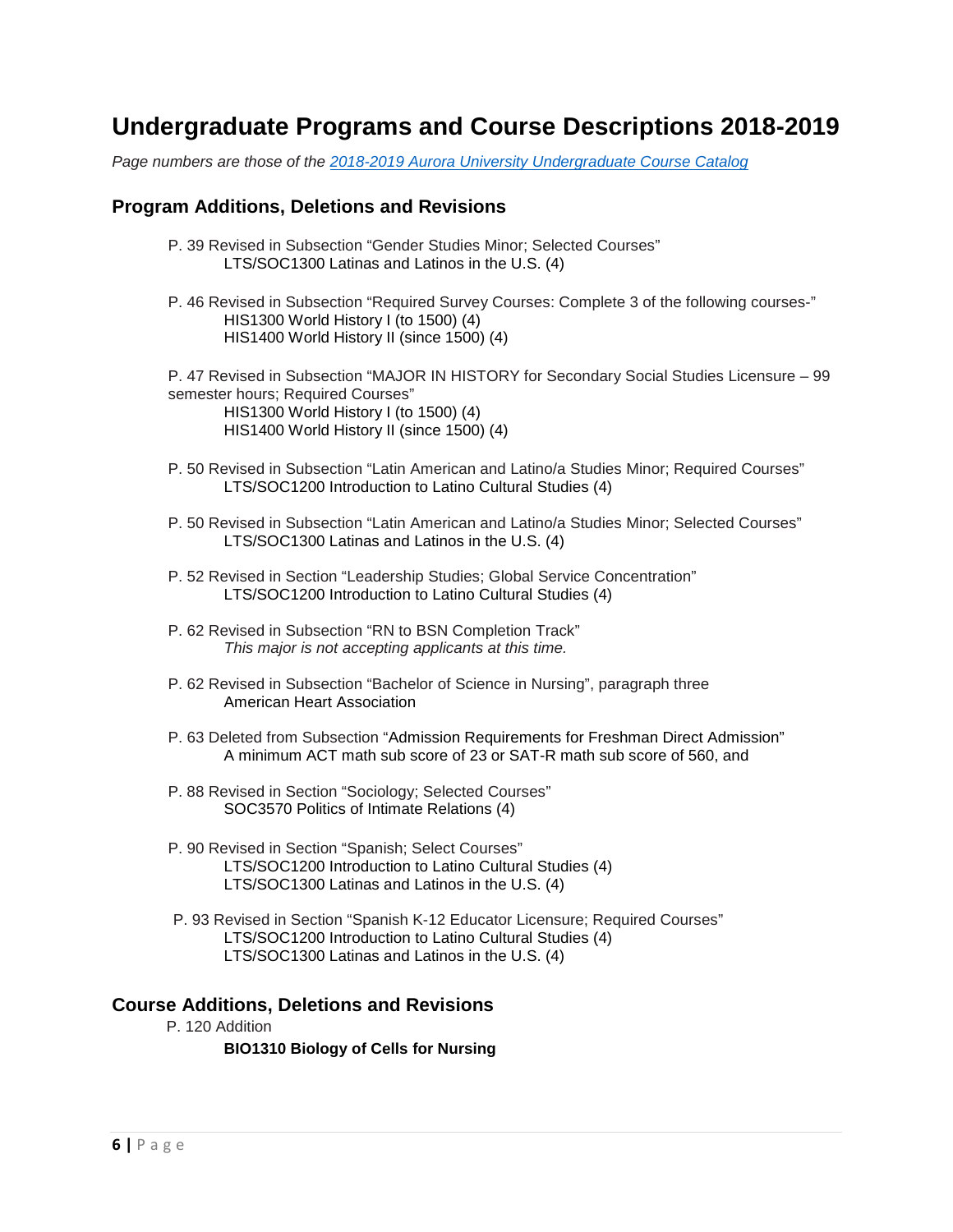This course for nursing students examines the cell as the basic unit of life. Topics include prokaryotic and eukaryotic cell structure, the structure and roles of biologically important molecules and essential metabolic processes such as aerobic and anaerobic cellular respiration. The topics of cell division, molecular and transmission genetics, cell signaling and an introduction to mammalian tissue structure are also addressed. The connections between disease, cellular functions and human metabolism will be explored through the use of case studies. Nursing majors only.

Semester hours: 4

# P. 131 Revised Prerequisite **– BIO3820 Secondary Methods in Biology**

Removed "Acceptance into the School of Education, including passing the TAP or ACT Plus Writing with a score of 22 and combined English/Writing score of 19"

## P. 171 **Revised** Prerequisite – **ECS3100 Curriculum and Classroom Environment – Birth to age 8**

**Removed** "Admission to the School of Education includes passing the TAP (Test of Academic Proficiency) OR ACTPlus Writing (Composite of 22 AND combined English/Writing score of 19)."

#### P. 172 **Revised** Prerequisite – **ECS3200 Observation and Assessment of the Young Child – Birth to age 8**

**Removed** "Acceptance to the School of Education includes passing the TAP (Test of Academic Proficiency) OR ACTPlus Writing (Composite of 22 AND combined English/Writing score of 19)."

## Pp. 172-173 **Revised** Prerequisite – **ECS3300 Collaborating with Families, Professionals and the Community**

**Removed** "Admission to the School of Education includes passing the TAP (Test of Academic Proficiency) OR ACTPlus Writing (Composite of 22 AND combined English/Writing score of 19)."

# P. 173 **Revised** prerequisite – **ECS3400 Methods and Practices for Infants and Toddlers**

**Removed** "Admission to the School of Education includes passing the TAP (Test of Academic Proficiency) OR ACTPlus Writing (Composite of 22 AND combined English/Writing score of 19)."

- Pp. 173-174 **Revised** Prerequisite **– ECS3410 Methods and Practices for Preschoolers Removed** "Admission to the School of Education includes passing the TAP (Test of Academic Proficiency) OR ACTPlus Writing (Composite of 22 AND combined English/Writing score of 19)."
- P. 174 **Revised** Prerequisite **ECS3420 Methods of Teaching Early Reading and Writing Removed** "Admission to the School of Education includes passing the TAP (Test of Academic Proficiency) OR ACTPlus Writing (Composite of 22 AND combined English/Writing score of 19)."

# Pp. 174-175 **Revised** Prerequisite – **ECS3430 Methods of Teaching Early Mathematical Thinking**

**Removed** "Admission to the School of Education includes passing the TAP (Test of Academic Proficiency) OR ACTPlus Writing (Composite of 22 AND combined English/Writing score of 19)."

P. 175 **Revised** Prerequisite – **ECS3440 Methods of Teaching Early Science, Social Studies**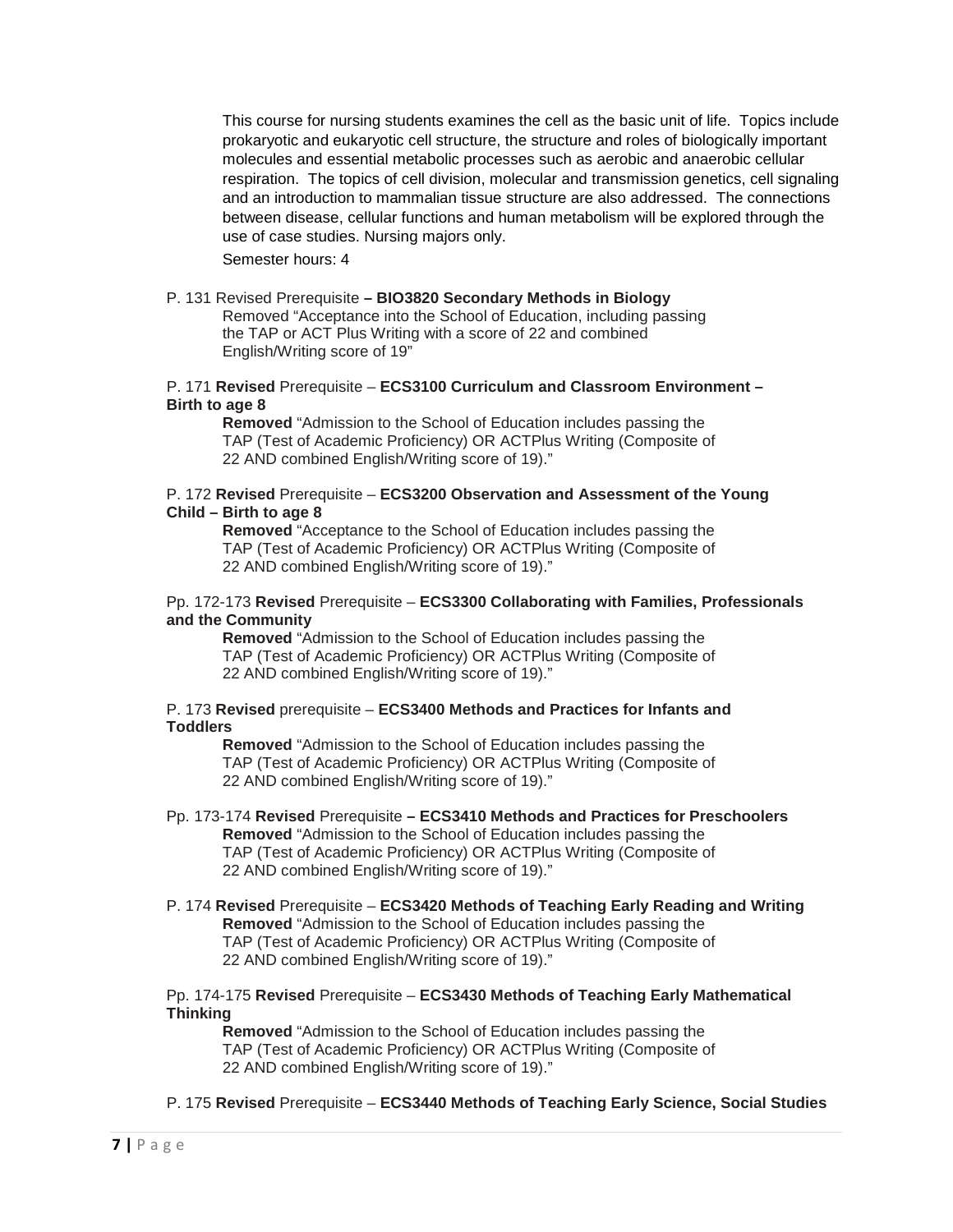# **and the Arts**

**Removed** "Admission to the School of Education includes passing the TAP (Test of Academic Proficiency) OR ACTPlus Writing (Composite of 22 AND combined English/Writing score of 19)."

#### Pp. 175-176 **Revised** Prerequisite – **ECS4100 Early Childhood Practicum Field Experience – Birth to age 3**

**Removed** "Admission to the School of Education includes passing the TAP (Test of Academic Proficiency) OR ACTPlus Writing (Composite of 22 AND combined English/Writing score of 19)."

## P. 176 **Revised** Prerequisite – **ECS4200 Early Childhood Practicum Field Experience – Preschool**

**Removed** "Admission to the School of Education includes passing the TAP (Test of Academic Proficiency) OR ACTPlus Writing (Composite of 22 AND combined English/Writing score of 19)."

- Pp. 176-177 **Revised** Prerequisite **ECS4300 Early Childhood Field Experience –K-2 Removed** "Admission to the School of Education includes passing the TAP (Test of Academic Proficiency) OR ACTPlus Writing (Composite of 22 AND combined English/Writing score of 19)."
- P. 180 **Revised** Prerequisite **EDU3120 Methods and Materials for Teaching ESL Removed** "Acceptance the School of Education, including a) passing the TAP, ACT, or SAT; b)."
- Pp. 180-181 **Revised** Prerequisite **EDU3170 Methods and Materials for Teaching in Bilingual Programs**

**Removed** "passing the TAP, ACT, or SAT; d)."

- Pp. 181-182 **Revised** Prerequisite **EDU3330 Science Inquiry Methods Removed** "Acceptance into the School of Education including passing the Test of Academic Proficiency (TAP)."
- Pp. 182-183 **Revised** Prerequisite **EDU3360 Mathematics Methods Removed** "Acceptance into the School of Education, including passing the Test of Academic Proficiency (TAP)."

#### P. 183 **Revised** Prerequisite – **EDU3365 Methods of Reading and Language Arts in Primary Grades**

**Removed** "Acceptance into the School of Education, including passing the Test of Academic Proficiency (TAP)."

### P. 184 **Revised** Prerequisite – **EDU3380 Methods of Reading and Language Arts in Grades 3-6**

**Removed** "Acceptance into the School of Education, including passing the Test of Academic Proficiency (TAP)."

P. 186 **Revised** Prerequisite – **EDU3610 Linguistics for Teaching English Language Learners/SPED3610 Oral Language Development for Special Education and English Language Learners**

**Removed** "EDU1030" and "…and passage of the ISBE TAP/Basic Skills Test."

Pp. 186-187 **Revised** Prerequisite – **EDU3620 Teaching and Assessing Diverse Learners in the Secondary Classroom**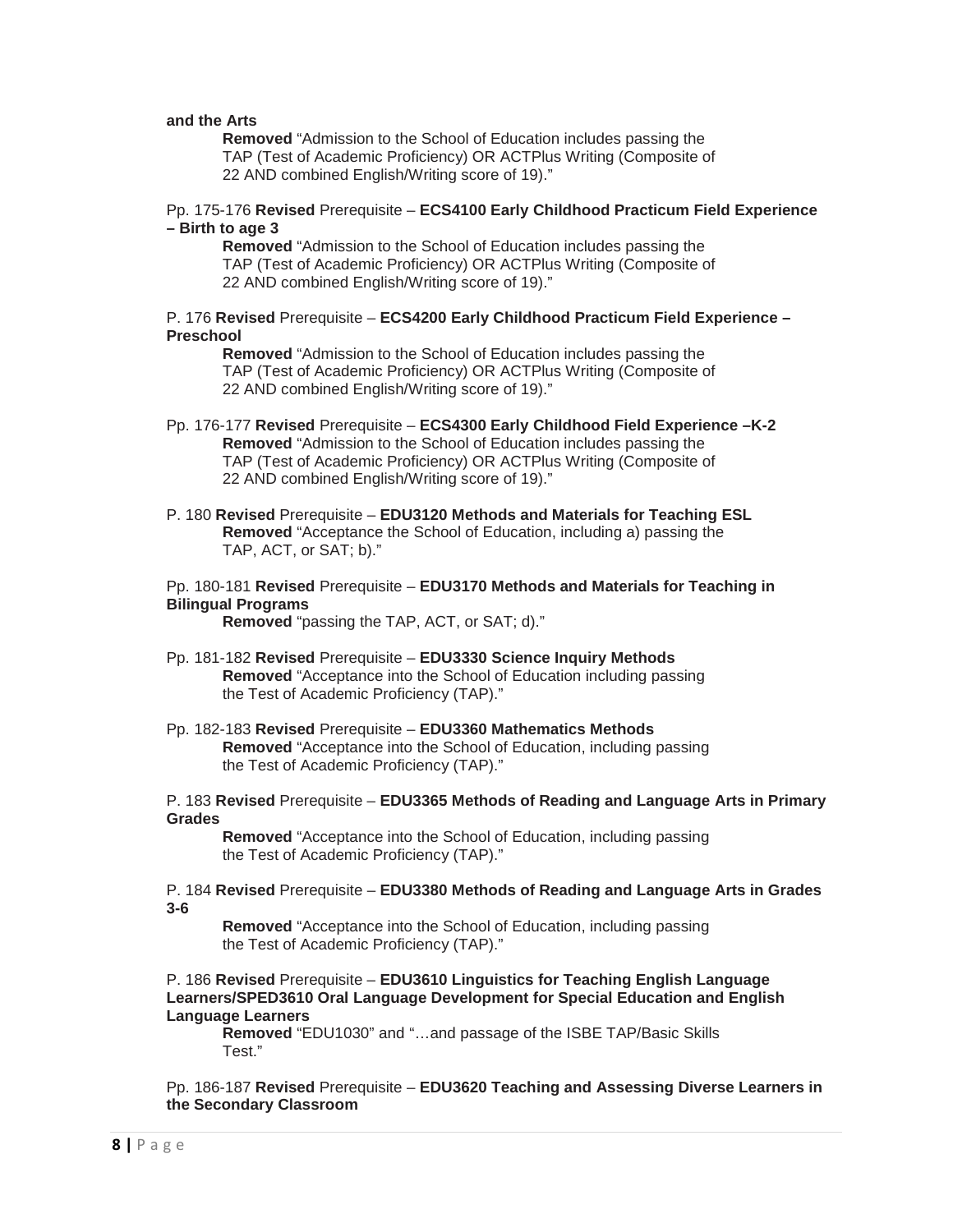**Removed** "Acceptance into the College of Education including passing the Basic Skills Test."

- P. 187 **Revised** Prerequisite **EDU3720 Reading Across the Curriculum Removed** "Acceptance into the School of Education, including passing the Test of Academic Proficiency (TAP)."
- Pp. 197-198 **Revised** Prerequisite **ENG3820 Secondary Methods in English Removed** "Acceptance into the School of Education, including passing the TAP or ACT Plus Writing with a score of 22 and combined English/Writing score of 19."
- P. 212 **Revised** Course number change HIS1300 World History I (to 1500) (4)
- P. 212 **Revised** Course number change HIS1400 World History II (since 1500) (4)
- P. 226 **Revised** Added cross-listing with SOC LTS/SOC1200 Introduction to Latino Cultural Studies (4) LTS/SOC1300 Latinas and Latinos in the U.S. (4)
- P. 240 **Revised** Prerequisite **MTH3820 Secondary Methods in Mathematics Removed** "Acceptance into the School of Education, including passing the TAP or ACT Plus Writing with a score of 22 and combined English/Writing score of 19."
- P. 312 **Revised** Prerequisite **SBS3820 Secondary Methods in Social Studies Removed** "Acceptance into the School of Education, including passing the TAP or ACT Plus Writing with a score of 22 and combined English/Writing score of 19."

# P. 312 **Addition**

# **SOC/LTS1200 Introduction to Latino Cultural Studies**

This introductory course will explore the effects of migration, urbanization and acculturation on the Latino population in the United States. Special attention will be paid to diversity of Latino groups in the U.S. along with exploration of Latinos in Chicago and surrounding suburban communities. This course will be taught in English. *Semester hours: 4*

# P. 312 **Addition**

# **SOC/LTS1300 Latinos and Latinas in the United States**

This course will provide an in-depth study of the various contributions of Latinos in the United States mainstream culture. The history and integration of Latinos in the U.S. landscape in venues such as politics, education, economics and healthcare will be explored. Key individuals who have enabled these contributions will also be identified. This course will be taught in English. *Semester hours: 4*

Pp. 321-322 **Revised** Prerequisite – **SPED3560 Reading Methods: Differentiated & Direct Instruction**

**Removed** "Acceptance into the School of Education and Human Performance; special education major, including passing the Basic Skills Test/TAP/SAT/ACT."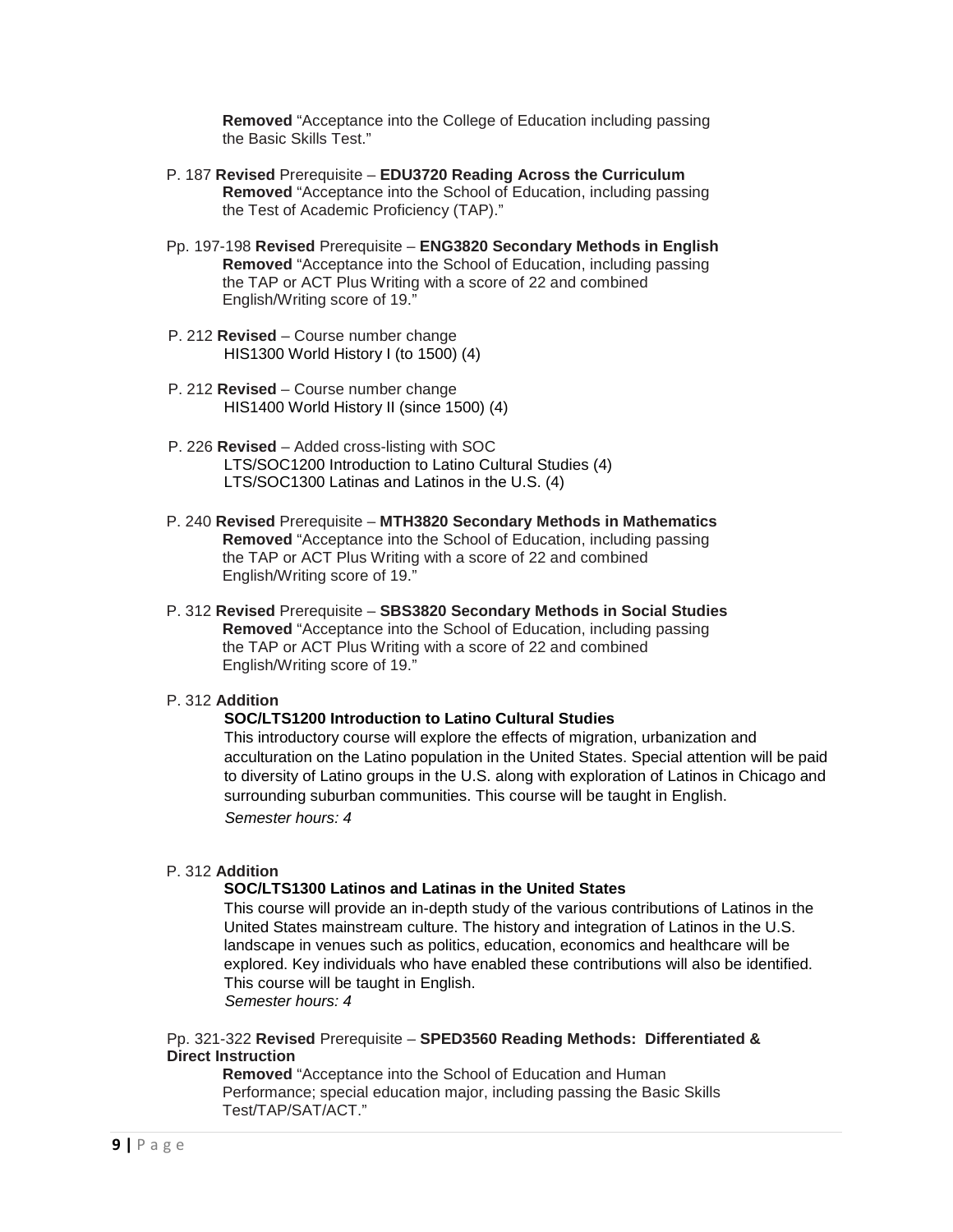P. 322 **Revised** Prerequisite – **SPED3610 Oral Language Development for Special Education and English Language Learners/EDU3610 Linguistics for Teaching English Language Learners**

**Removed** "EDU1030" and "…and passage of the ISBE TAP/Basic Skills Test."

#### Pp. 325-326 **Revised** Prerequisite – **SPED4500 Mathematics and Science Methods for Students with Disabilities**

**Removed** "Acceptance into the School of Education and Human Performance including passing the TAP and a special education major."

P. 326 **Revised** Prerequisite – **SPED4550 Reading Disabilities Theory and Interventions Removed** "Acceptance into the School of Education and Human Performance, including passing the Basic Skills Test/TAP/ACT/SAT; "

#### P. 326 **Revised** Prerequisite – **SPED4610 Written Language Development and Disorders**

**Removed** "Acceptance into the School of Education and Human Performance, including passing the Basic Skills Test/TAP/SAT/ACT."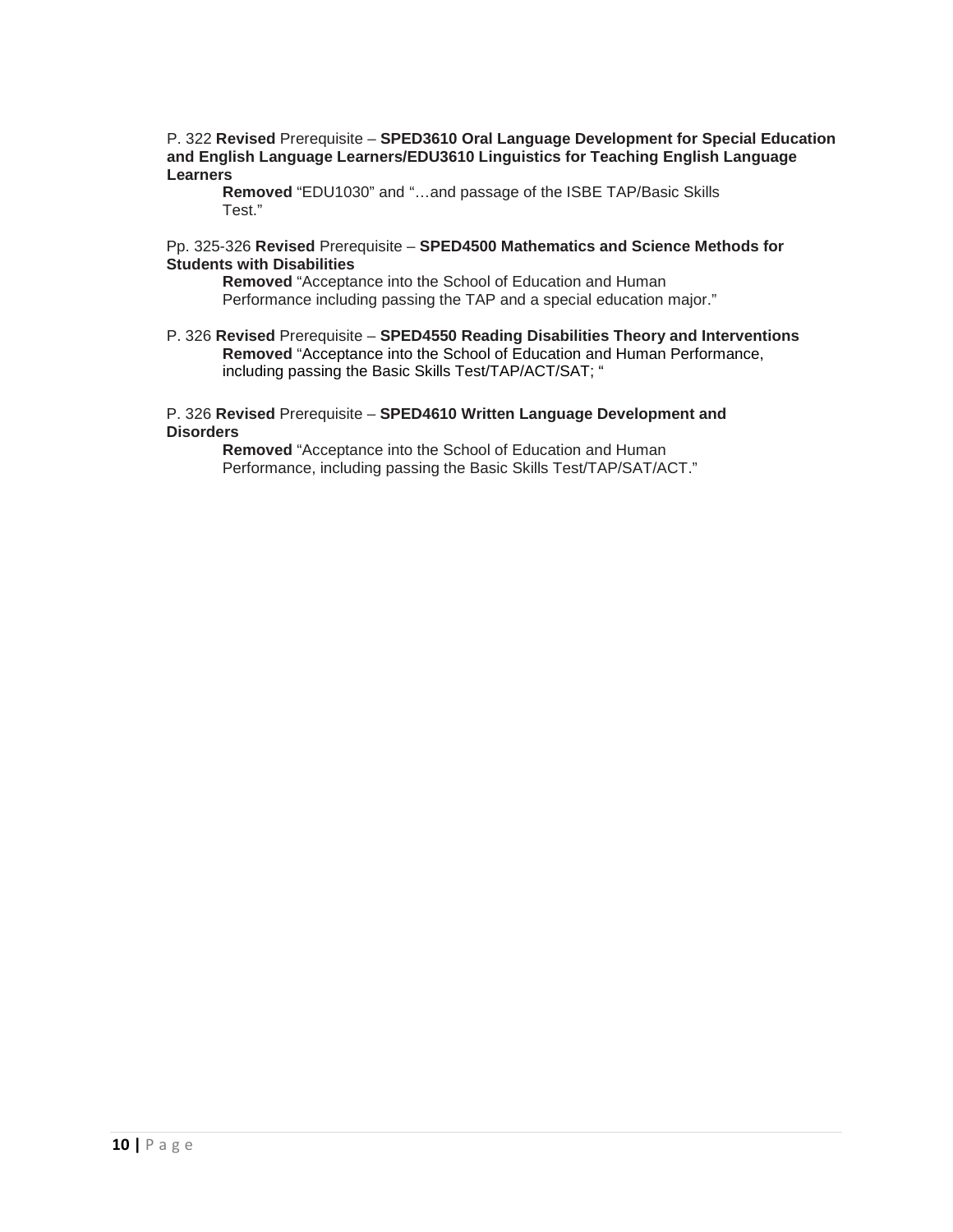# **Graduate Programs and Course Descriptions 2018-2019**

*Page numbers are those of the [2018-2019 Aurora University Graduate Course Catalog](https://www.aurora.edu/academics/resources/academic-catalog.html#.W-NRXpWo7uh)*

# **Program Additions, Deletions and Revisions**

# **Program Addition – Master of Arts in Curriculum and Instruction: Teaching Diverse Learners**

P. 10 Addition of Program

# **Master of Arts in Curriculum and Instruction: Teaching Diverse Learners**

# **Program Description**

This program offers a path to a Master of Arts in Curriculum and Instruction: Teaching Diverse Learners degree, along with Illinois State Board of Education issued endorsements for Learning Behavioral Specialist 1 (LBS1) and English as a Second Language (ESL). This program will enable students to develop enhanced teaching strategies, focusing specifically on diverse learners in a PK-12 school setting. Courses will focus on planning, instruction and assessment practices for students with special learning and language needs. Additionally, courses will address curriculum development for and researched-based approaches to serve special populations.

This graduate degree program can be completed within two years according to the scheduled program of study.

# **Master of Arts in Curriculum and Instruction: Teaching Diverse Learners Graduate Program Admission Requirements**

Applicants seeking to enter the program must submit:

- A completed graduate application for admission
- Official transcripts from all previous undergraduate and graduate institutions attended
- One letter of reference from an individual able to attest to the student's academic and/or professional potential
- Personal statement of past professional experience and future educational goals
- Current resume

Additional Requirements Include:

- Valid Teaching Professional Educator License (PEL)
- Currently employed as a classroom teacher
- Undergraduate/Graduate GPA of 3.0 or higher

# **Degree Requirements:**

The Master of Arts in Curriculum and Instruction: Teaching Diverse Learners degree program includes 36 semester hours.

# **Required Core Curriculum: 36 Semester hours**

SPED6515 Characteristics and Identification of Disabilities and the Law for Diverse Populations (3)

EDU6115 Foundations for Language Minority Education of Diverse Learners (3)

SPED6525 Cognitive Development and Disabilities of Diverse Learners (2)

SPED6565 Strategies and Assistive Technology for Students with Multiple Disabilities and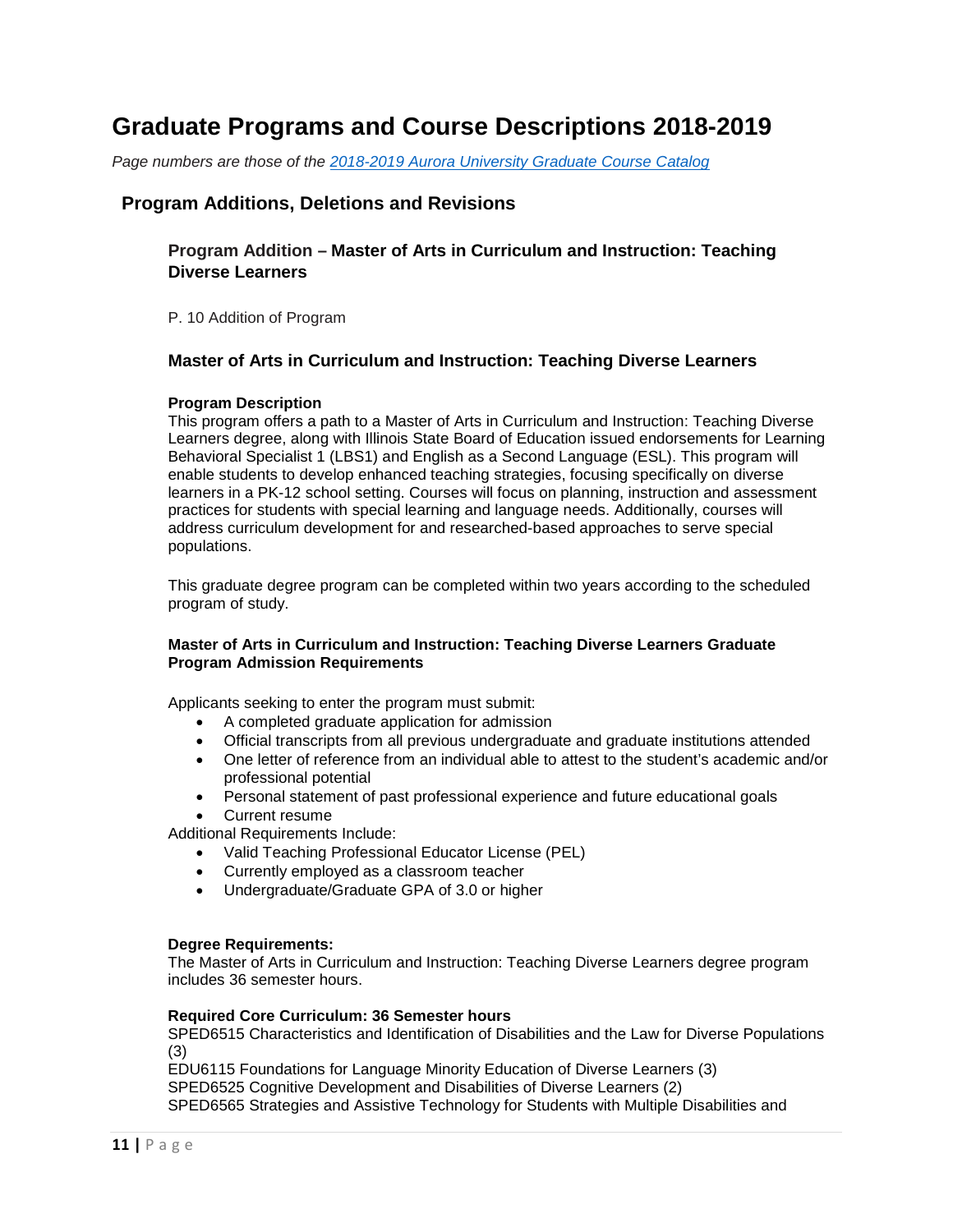Diverse Learners (2) EDU/SPED6501 Assessment of Diverse Learners: Special Education and ESL (4) EDU6125 Linguistics for Teaching Diverse Populations (3) EDU6200 Cross Cultural Curriculum for Diversity (3) EDU6630 Curriculum Development and Evaluation (3) SPED6555 Prosocial and Problematic Behavior Strategies for Diverse Learners (3) EDU6221 Methods and Materials for Teaching Diverse Learners (3) EDU6071 Introduction to Action Research (2) EDU 6061 Scholarship Applied to Teaching (2) EDU/SPED6545 Collaboration, Differentiation, Instruction and Transition for Diverse Learners (3)

# **Program – Addition to MSA – Master of Science in Accountancy Plus One**

P. 33 Addition to the Master of Science in Accountancy (MSA) after subsection "Required Elective Courses"

**MSA Plus One Program -** *Available beginning summer 2019*

In addition to the evening MSA program, AU offers a select MSA Plus One program designed for early career professionals. The MSA Plus One program is a full-time, day cohort version for completing the MSA program, generally intended for students who have completed their bachelor's degree in Accounting within 24 months preceding the start of the cohort. Since the MSA Plus One program is designed for early career professionals with typically fewer years of professional experience, the cohort emphasizes not only MSA content found in the evening program, but development of professional skills and dispositions through a required internship experience.

The MSA Plus One program and registration for its courses are limited to students admitted to the MSA Plus One program. As a cohort, all MSA Plus One students are required to take the following prescribed MSA curriculum. Students seeking to fulfill the MSA degree requirements through other courses than those prescribed by the MSA Plus One will be required to receive special dispensation from the program director or withdraw from the cohort and finish the MSA through the evening MSA program.

ACC6100 Business Concepts and Environments (3) ACC6110 Accounting Theory, Practice and Reporting (3) ACC6120 Advanced Cost and Managerial Accounting (3) ACC6160 Advanced Attest Services (3) ACC6180 Taxation of Corporations, Partnerships and Not-for-Profits (3) ACC6190 Business Regulation (3) ACC6200 Seminar in Professional Accounting Research and Practice (3) MBA6250 Data Analytics (3) ACC 6940 Accounting Internship (6)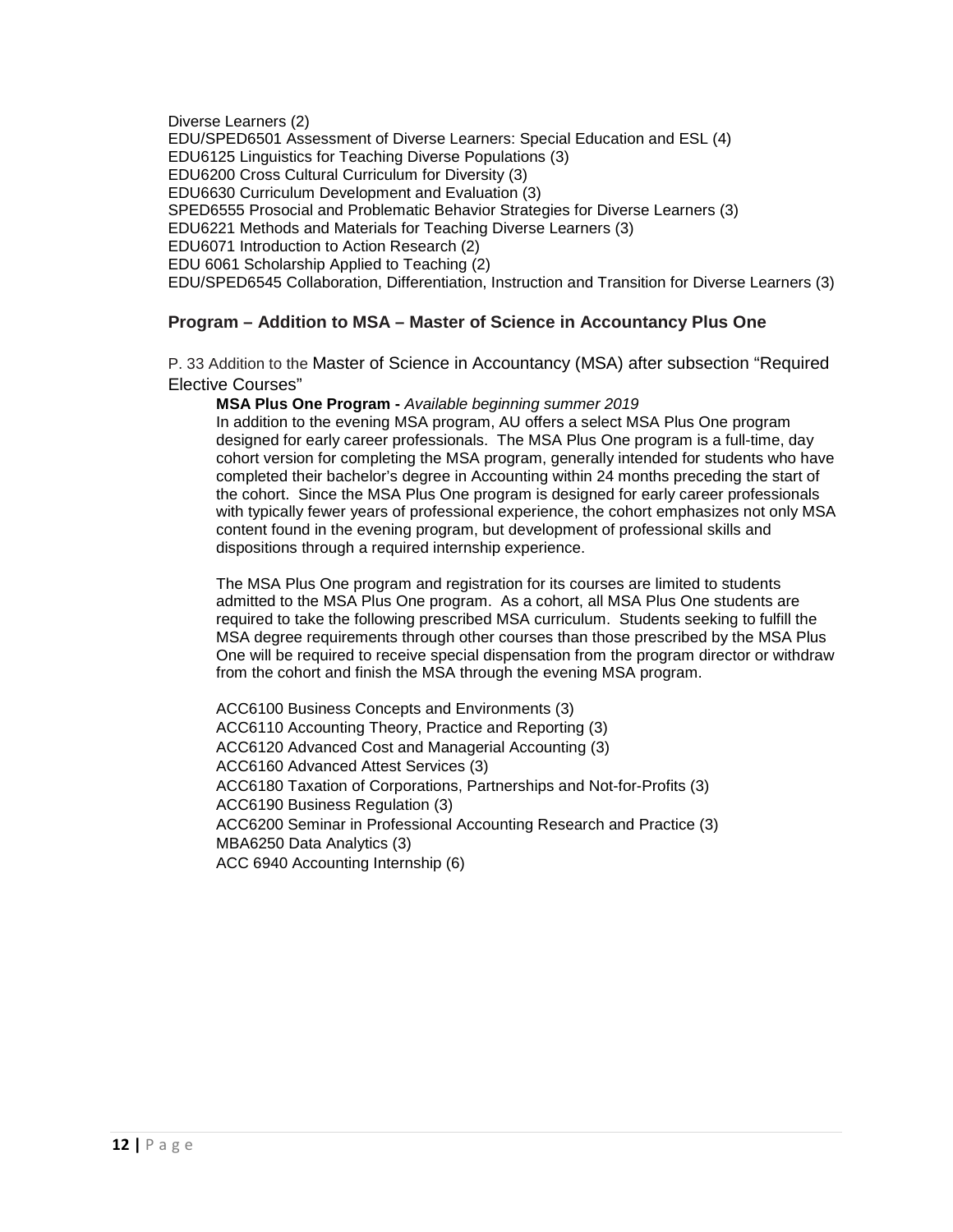# **Program Addition - Master of Science in Nursing (MSN) Plus One Program**

P. 39 **Addition of Program -** Master of Science in Nursing (MSN) Plus One Program

# **Master of Science in Nursing (MSN) Plus One Program**

*This program is offered at the Aurora University Aurora campus and/or Orchard Center campus. Available beginning summer 2019.*

# **Program Description**

The MSN degree program prepares nurses with the broad knowledge and practice expertise that builds and expands on baccalaureate-level nursing practice. This preparation provides graduates with a fuller understanding of the discipline of nursing in order to engage in higher-level practice and leadership in a variety of settings and commit to lifelong learning. The MSN degree program builds nurses' expertise in leadership, education, ethics, financial management, quality improvement, evidencebased practice, clinical prevention and population based practice, and interprofessional care coordination.

# **Program Mission**

To prepare a diverse population of professional nurses for ethical practice, transformational leadership and life-long learning.

# **Program Vision**

To prepare advanced nurse generalists to transform healthcare delivery in a rapidly changing world.

# **Program Goals:**

- 1. Prepare graduates for a variety of roles and areas of nursing practice, including areas of practice that focus on leadership with aggregates, systems, or organizations;
- 2. Prepare graduates for life-long learning; and
- 3. Prepare graduates for a research or practice-focused doctoral program.

# **Roles for which the MSN Program is Preparing its Graduates**

The MSN program prepares nurses for advanced nurse generalist and leadership roles in healthcare settings.

# **Program Standards**

The MSN degree program is based on the American Association of Colleges of Nursing's *The Essentials of Master's Education in Nursing* (2011).

# **Student Learning Outcomes**

Upon completion of the program, MSN graduates will be able to:

- 1. Integrate theory from nursing, arts and sciences in the planning and delivery of patient-centered, population-focused care.
- 2. Identify and utilize best practice evidence to inform practice in education, leadership, care coordination and management of quality care outcomes.
- 3. Champion ethical decision-making and social justice in all aspects of practice as related to self, patients, family, populations, health care delivery systems and educational systems.
- 4. Demonstrate expanded expertise within clinical specialization, including the application of advanced pathophysiological, pharmacological and health assessment knowledge and skills to improve health outcomes.
- 5. Commit to a plan for life-long learning and professional growth while demonstrating competence in the areas of education, leadership, care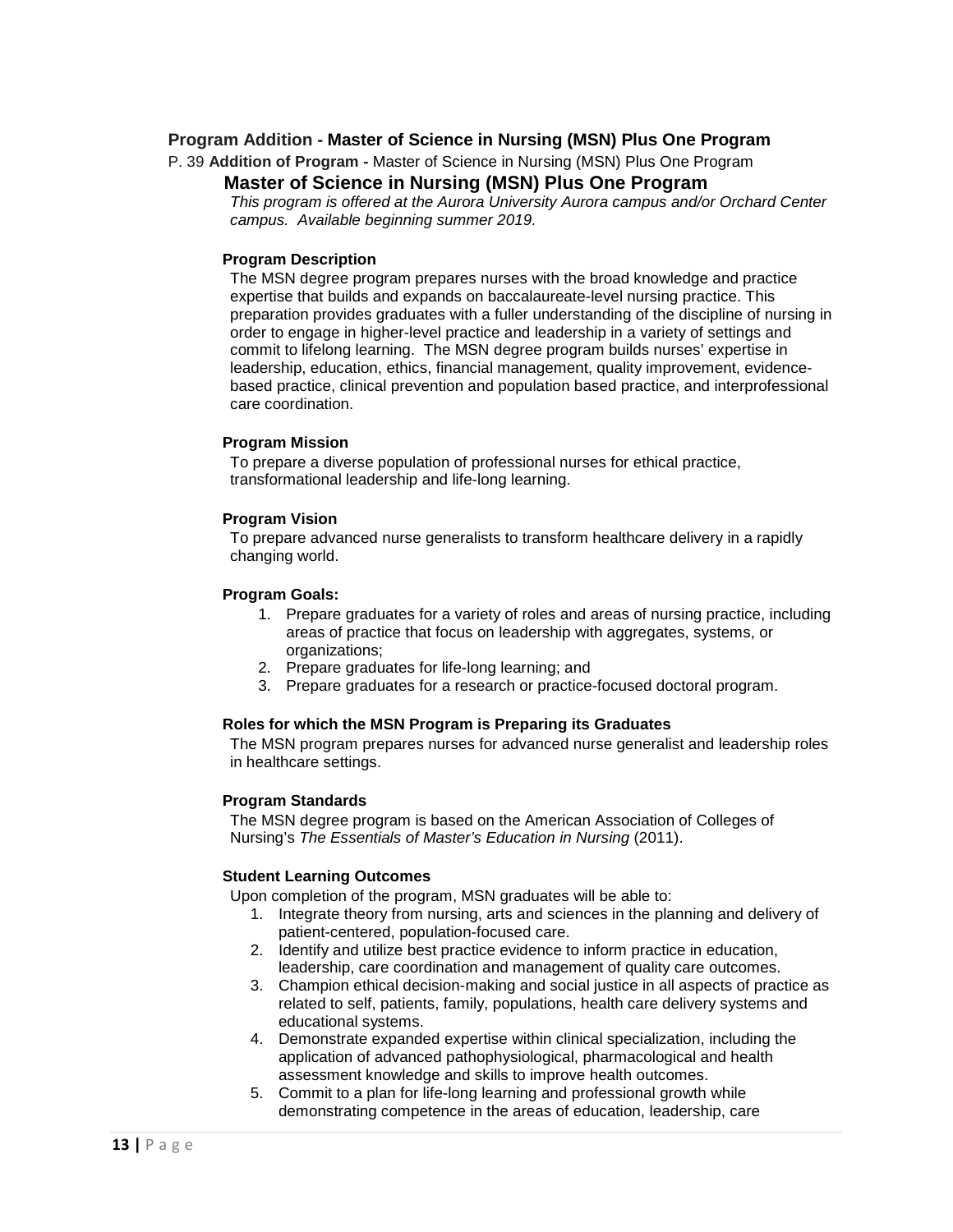coordination and management of quality care outcomes.

- 6. Safely and appropriately utilize technology to assist in the critical analysis and application of information and research to improve the quality of healthcare outcomes.
- 7. Utilize communication and collaborative skills as a leader, advocate and change agent in healthcare and educational systems to enhance the delivery of health care and influence health policy.
- 8. Develop and implement transformational leadership strategies within the interprofessional team to improve health outcomes.
- 9. Exhibit an understanding of complex micro and macro organizational systems and demonstrate the ability to use relevant theory to design, deliver and evaluate health care.
- 10. Incorporate strategies for prevention, wellness and risk reduction for diverse populations across the continuum of care.
- 11. Develop a level of scholarship that lays the foundation for doctoral study.

# **Admission**

The number of students admitted to the program may be limited. Preference is given to those who attend the BSN program at Aurora University.

Admission requirements include:

- Completion of
	- o NUR5130 Scientific Inquiry and Research (3 credits)
	- o NUR5270 Leadership and Professional Role Development (3 credits)
- Completed application to the MSN Plus One Program
- An undergraduate cumulative GPA 3.0 or above

# **Degree Requirements**

Students complete the following MSN Courses (36 semester hours)

NUR5130: Scientific Inquiry and Research (3) NUR5270: Leadership and Professional Role Development (3) NUR5125: Health Care Policy and Financing (3) NUR5140: Advanced Nursing Concepts in Pathophysiology, Pharmacology and Physical Assessment (4) NUR6180: Theoretical Foundations of Nursing Education (3) NUR6191: The Business of Healthcare and Human Resource Management (3) NUR 6220: Clinical Prevention and Population Based Practice (3) NUR 6320: Managing Continuous Quality Improvement Outcomes (3) NUR6420: Interprofessional Care Coordination (3) NUR5120: Ethical Principles and Global Social Considerations (3) NUR6210: Practicum: Role Concentration (5)

# **Program Addition - Master of Science in Recreation Administration Plus One Program**

P. 39 Addition of Program

**Master of Science in Recreation Administration Plus One** *Available beginning summer 2019*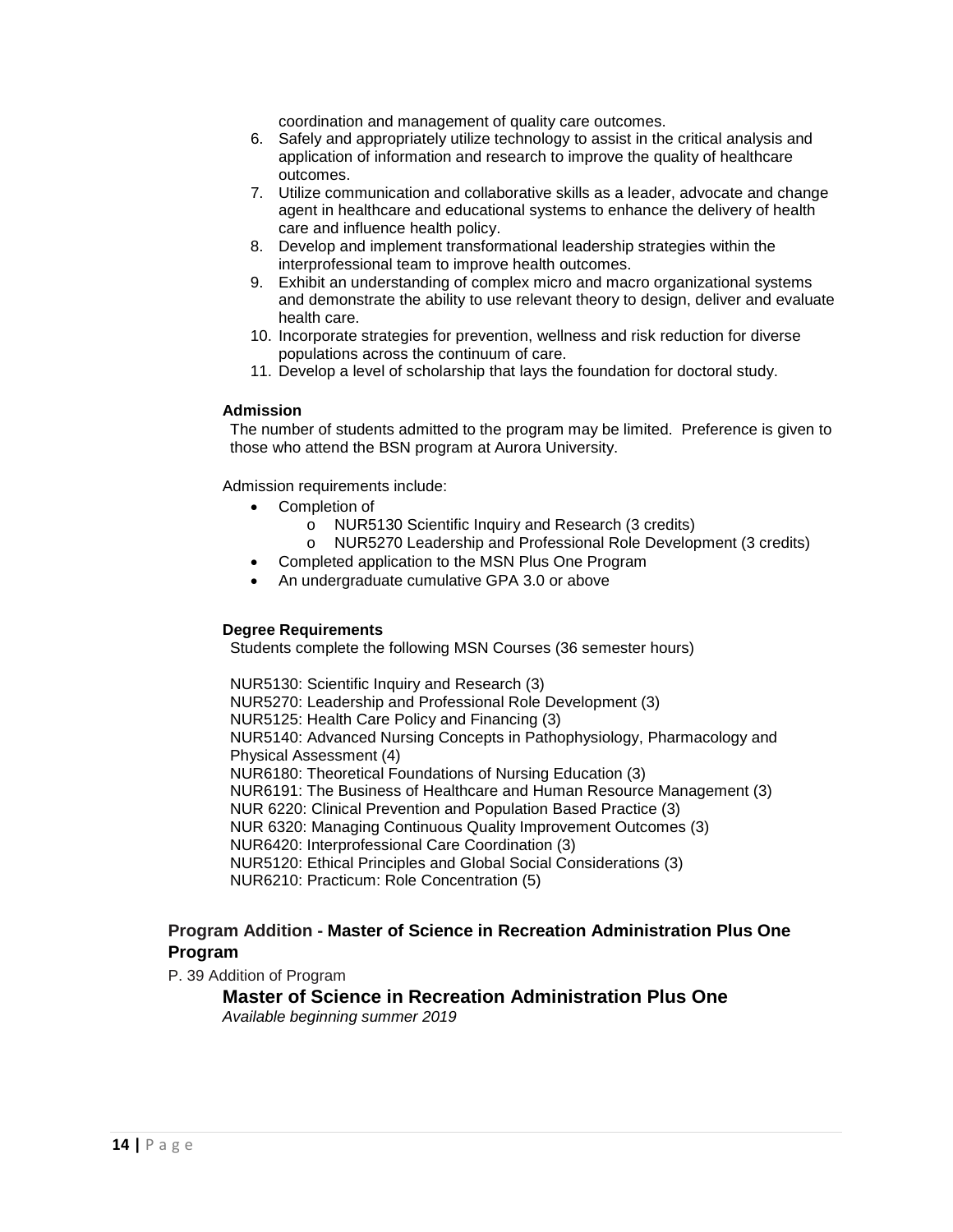# **Program Description**

This program offers a streamlined path to a Master of Science degree in Recreation Administration. This program will enable students to develop personally and professionally and gain knowledge and skills needed for administrative leadership positions in recreation agencies and organizations. Recreation Administration involves directing and managing the programs and business operation systems of recreation and leisure agencies such as park districts, campus recreation, outdoor experiential education centers, state and national parks, recreation centers, youth organizations, private clubs and resorts.

The graduate degree program can be completed within one year by full-time students.

#### **Admission Requirements**

AU undergraduate students seeking to enter the Recreation Administration Plus One program must submit:

- A completed graduate application for admission
- A cumulative undergraduate GPA of 3.0 or higher

External applicants seeking to enter the Recreation Administration Plus One program must submit:

- A completed graduate application for admission
- Official transcripts from all previous undergraduate and graduate institutions attended
- Two letters of reference from persons able to attest to the student's academic and/or professional potential
- Personal statement
- Resume
- An academic record indicative of a high probability of success in graduate study with an undergraduate cumulative GPA of 3.0 or higher.

#### **Degree Requirements for Master of Science in Recreation Administration Plus One –** 33 semester hours

REC5100 Commercial Recreation Management (3) REC6000 Research in Recreation Administration (3) REC6030 Leisure Philosophy and Behavior in Recreation Services (3) REC6750 Leisure Services Administration Assessment and Evaluation (3) REC6340 Political and Policy Implications for Recreation Administration (3) REC6350 Administration of Recreation and Leisure Services (3) REC6370 Facilities Management (3) REC5020 Adventure Education Administration (3) REC6670 Strategic Planning for Recreation Services (3) REC6780 Recreation Administration Internship (6)

P. 44 Title Revision in "Specialization in Leadership Administration through the Dunham School of Business and Public Policy MBA and MPA Programs"

# **Course Additions, Deletions and Revisions**

P. 59 **Revised**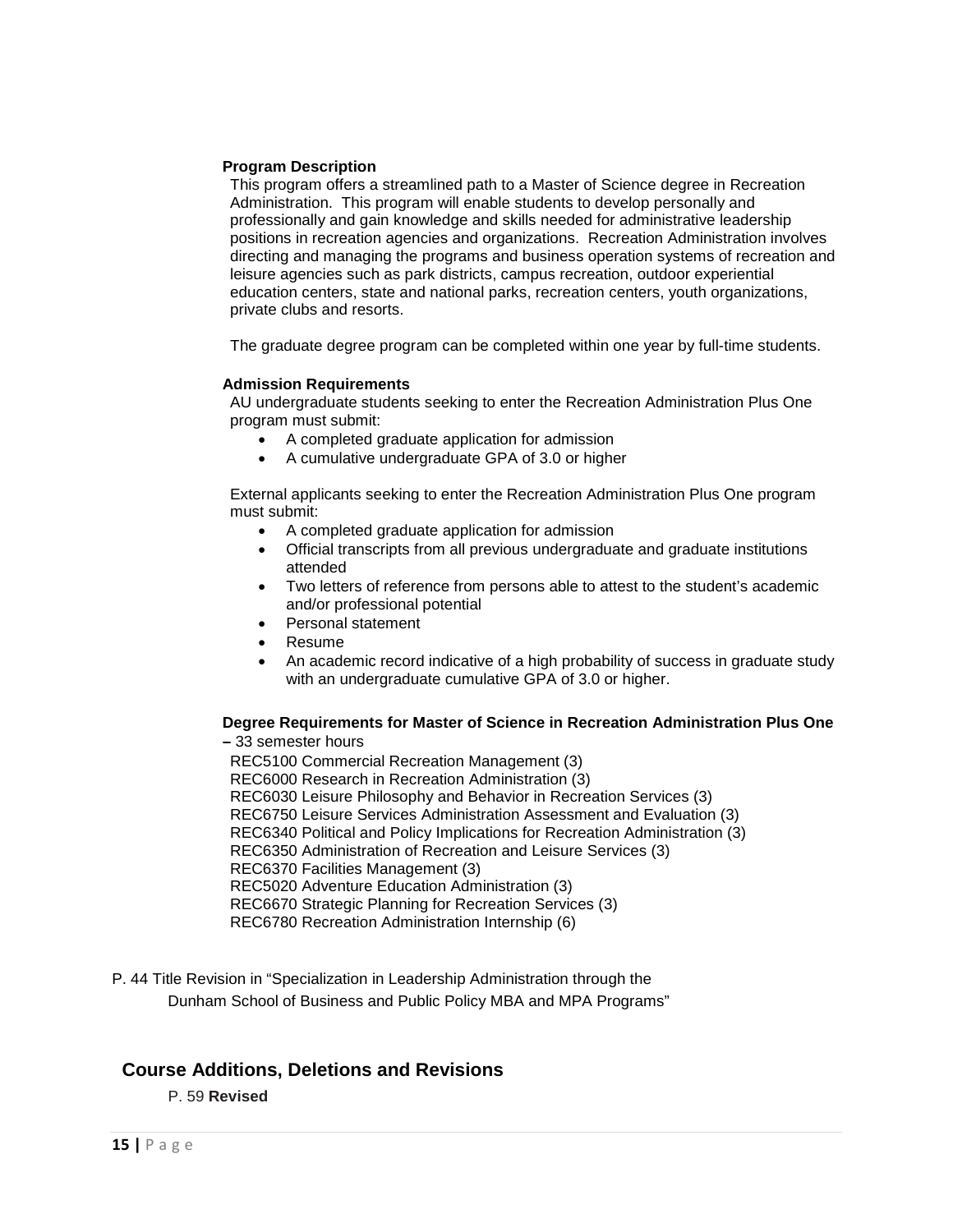# **ACC 6940 Accounting Internship**

The purpose of the graduate Accounting Internship is to enable Aurora University students to apply course concepts in a real world, applied. This experience is designed to expand on the learning experience and to integrate and reinforce skills and concepts learned in the classroom. The graduate Accounting Internship provides a practical experience in a structured accounting-related context.

# **Semester hours:** 3 - 6

**Prerequisite(s):** Instructor approval.

# P. 71 **Addition**

# **EDU6061 Scholarship Applied to Teaching**

This course integrates skills, knowledge, attitudes and habits needed to support "best practice" instruction for diverse learners. Each candidate will have conducted action research (identified in EDU 6071) allowing direct application of coursework into the classroom. Candidates will submit written projects, present results and participate in cohort discussions reflecting on research findings. Semester hours: 2

Prerequisite: EDU 6071.

# P. 71 **Addition**

# **EDU6071 Introduction to Action Research**

This course initiates a professional conversation among individual candidates, school teams and cohorts about the major issues facing America's schools. The questions that emerge will become the focus for subsequent independent inquiry in MACI program classes. This seminar develops and clarifies topics for further investigation. It will also launch individual and/or group investigation of research questions with application to the candidate's classrooms through the process of action research. Semester hours: 2

# P. 71 **Addition**

### **EDU6115 Foundations for Language Minority Education of Diverse Learners** Introduces students to the theoretical, philosophical, political, social and educational issues that have contributed to public policy regarding services for English language learners (ELLs) in the United States. A comprehensive focus will be placed in the theoretical foundations of English as a second language and effective instructional practices for English language learners in the schools.

Semester hours: 3

# P. 72 **Addition**

# **EDU6125 Linguistics for Teaching Diverse Populations**

This course introduces educators to the study of the nature, structure and acquisition of language. It examines the first and second language acquisition processes and the cultural implications of language and classroom instruction. The course focuses on the integration of theory and practice in the ELL classroom, exploring the areas of linguistics: semantics, pragmatics, syntax, phonetics and grammar. Semester hours: 3

# P. 73 **Addition**

# **EDU6200 Cross Cultural Curriculum for Diversity**

Participants will expand their awareness, knowledge and skill in integrating cultural diversity into their curriculum. This course will increase participants' understanding about cultural diversity, enhance knowledge of specific issues in diversity and develop skills in integrating cultural diversity into the curriculum. Participants will have opportunities to develop discipline-specific curriculum that integrates multicultural content.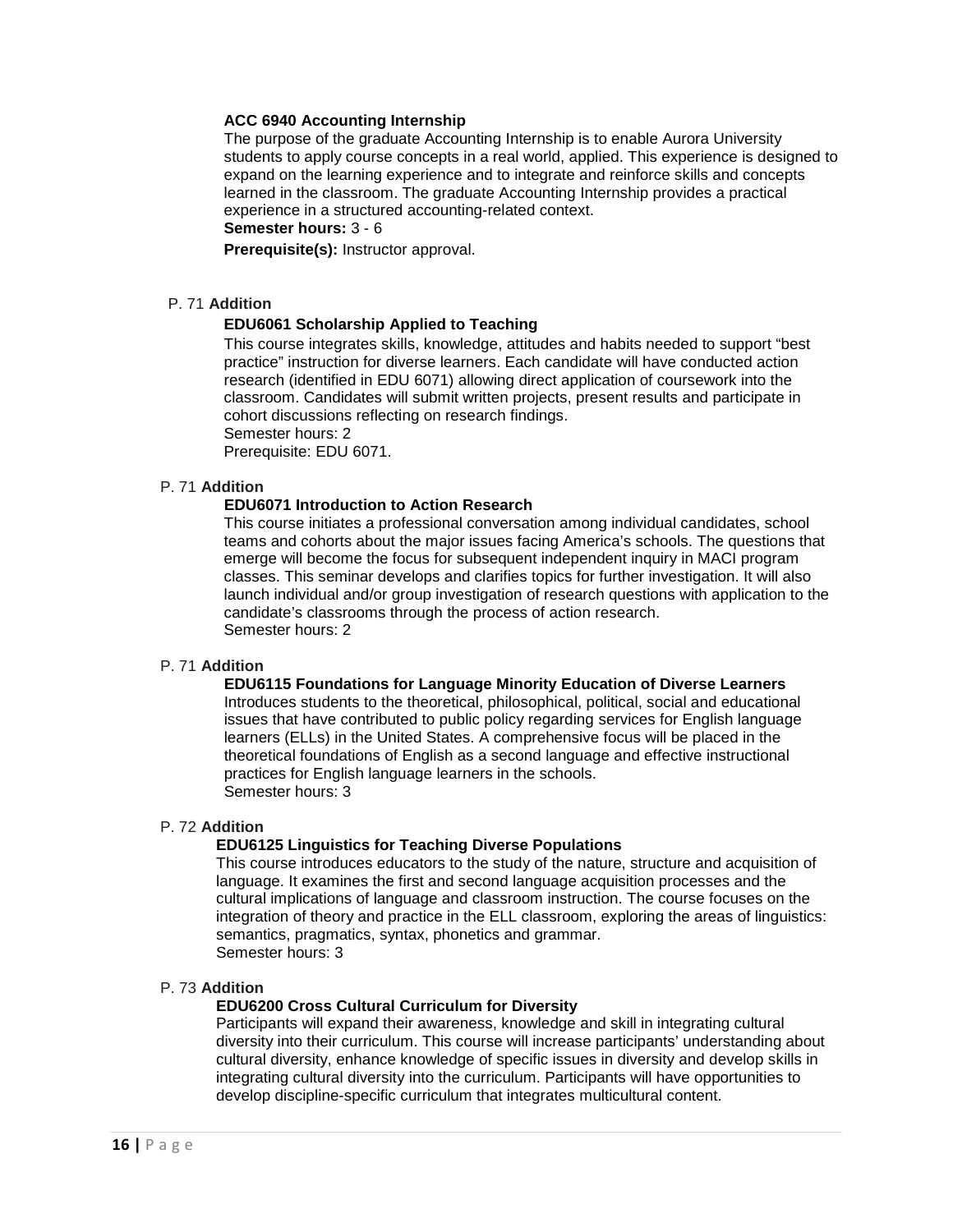Semester hours: 3

# P. 73 **Addition**

# **EDU6221 Methods and Materials for Teaching Diverse Learners**

Participants will analyze the language learning processes of English learners and the appropriate order for learning academic basic skills in two languages. This course will focus on approaches and techniques to teach English as a second language. Participants will learn how to teach academic subject matter in and through English. Semester hours: 3

# P. 77 **Addition**

# **EDU/SPED6501 Assessment of Diverse Learners: Special Education and ESL**

Participants will examine the assessment issues that affect ELLs and students with special needs. Candidates will review the types of assessments used to identify, place and reclassify ELLs and students in special education programs. Candidates will learn to evaluate assessments as a means of generating educational recommendations for an IEP or other academic assessment measures. Semester hours: 4

# P. 79 **Addition**

# **EDU/SPED6545 Collaboration, Differentiation, Instruction and Transition for Diverse Learners**

Remedial theories and models of intervention for the preschool to postsecondary years will be investigated, ranging from individual to small group to inclusion classroom settings. Current trends in service provision will be explored, such as response to intervention, multi-tiered support system and PBIS models. Transition services and how they are structured based on student needs, as impacted by the qualifying disability, will be an additional area of focus. Candidates will be exposed to resources to develop a professional plan and personal philosophy of working with students with ESL and/or special education needs.

Semester hours: 3

# P. 82 **Revised** Course Description for **EDU6630 Curriculum Development and Evaluation**

This course will involve candidates in the consideration of multiple perspectives of the PK-12 design, analysis, selection, implementation, evaluation and formal reporting processes of academic curriculum development. Emphasis will be given to the backward design orientation and the three stages identified in the *Understanding by Design* curriculum model, curriculum development through mapping, standards based design and curriculum assessment to enhance the candidate's knowledge and abilities in working with diverse populations and community expectations.

# P. 116 **Addition**

# **NUR5120 Ethical Principles and Global Social Considerations**

Social, cultural, political and economic forces influencing ethical decision making are examined. Health care policy, resource availability and ethical principles will be used to evaluate health care policy decisions. How these decisions are made, how they are influenced by social values and the impact of these decisions on the global community are addressed. The advanced nurse role as counselor and advocate to consumers of health care where social, ethical and political issues affect communities, society and the profession are also explored. Cultivation of global awareness in issues of health and social policy development will be fostered. Semester hours: 3

# P. 116 **Addition**

# **NUR5125 Health Care Policy and Finance**

The purpose of this course is to advance the role of the nurse to influence healthcare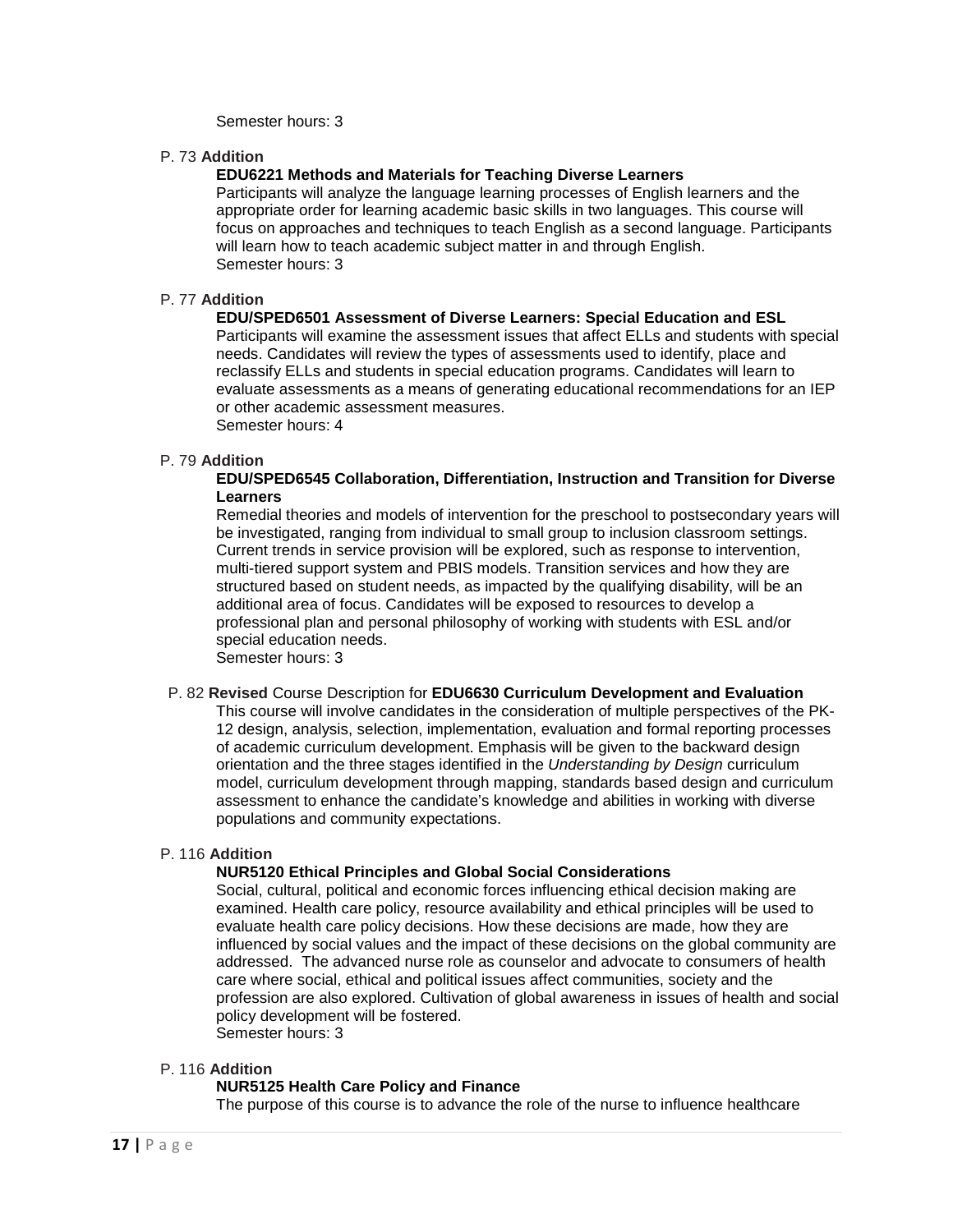policy, quality improvement and financial decision-making to improve the quality of health care delivery. Students examine the history and current state of health care financing and policy development and how these factors influence access, quality of care and sustainability of the health care system. The financial implications of health promotion and disease management are examined, from the perspectives of funding these endeavors and gaining long-term financial benefits through improved health and disease management in individuals, communities and populations. Students examine the dynamic relationships within an organization and ethical considerations required to make sound financial and policy decisions that will best serve individuals, families, groups and communities.

Semester hours: 3

# P. 116 **Addition**

# **NUR5130 Scientific Inquiry and Research**

The purpose of this course is to advance the role of the nurse in the utilization of new knowledge through scholarly inquiry. The emphasis is on the research process and statistical analysis leading to the systematic evaluation and application of evidence-based nursing research. Research findings should be relevant and the foundation from which clinical and organizational decisions are made. The utilization of scientific evidence to improve nursing practice and, ultimately, patient outcomes is emphasized. Semester hours: 3

#### P. 116 **Addition**

## **NUR5140 Advanced Nursing Concepts in Pathophysiology, Pharmacology and Physical Assessment**

This course will provide the framework for the application and synthesis of advanced pathophysiologic and pharmacologic concepts to advance the professional role of the master's prepared nurse in the practice setting. The physical, social and psychological assessment of patients across the lifespan is addressed and incorporates the cultural, genetic and developmental variations of individuals. A theoretical foundation in health promotion, illness prevention and health/function maintenance across the lifespan is developed. Integration of current evidence-based research is emphasized. Semester hours: 4

# P. 116 **Addition**

# **NUR5270 Leadership and Professional Role Development**

This course provides the student with theoretical principles and skills to develop their professional leadership role within complex health care systems. Transition into advanced nursing practice roles is facilitated. The nursing profession, advanced nursing practice roles, leadership responsibilities of nurses in advanced practice roles, the requirements for and regulation of these roles are discussed. The importance of working effectively with inter-professional teams to deliver health care is emphasized. The professional expectation that the master's prepared nurse exerts leadership not only within the profession, but also in the health care delivery system is critical to professional role development.

Semester hours: 3

# P. 116 **Addition**

# **NUR6180 Theoretical Foundations of Nursing Education**

This course explores and analyzes theoretical foundations of teaching, learning, motivation and instruction. Students will develop an understanding of educational theories and their importance to the nurse educator. Principles and methodologies related to teaching, learning and instruction are examined. Current issues and trends in nursing education are explored.

#### Semester hours: 3

Prerequisites: All 5000-level courses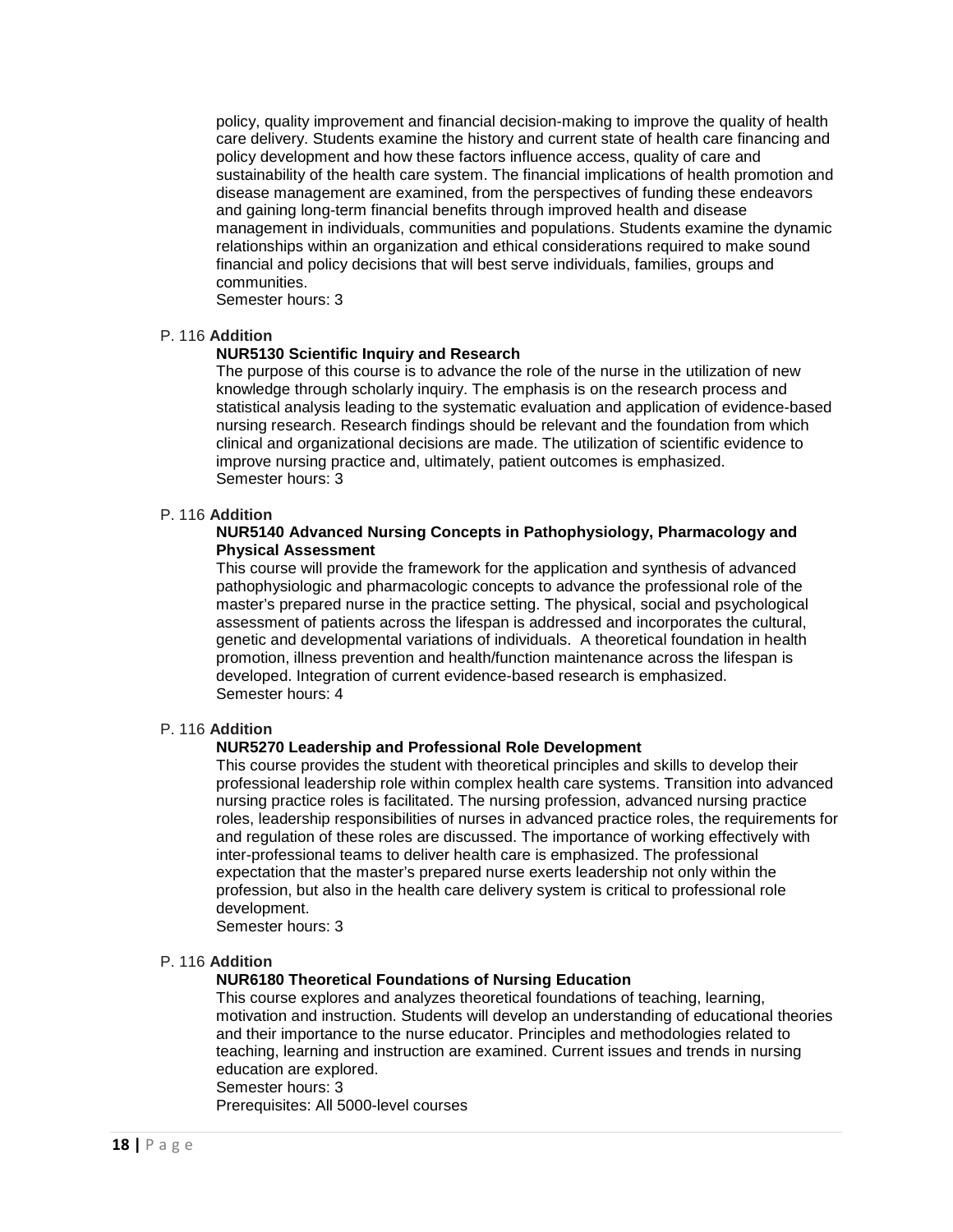# P. 116 **Addition**

## **NUR6191 The Business of Healthcare and Human Resources Management**

This course explores the core competencies required of nursing administrators in health care organizations. Market assessment, identification of health needs, systems analysis and business plan development are discussed. Leadership and negotiation strategies necessary to facilitate health care programming and implementation are addressed. Marketing and the sale of health care services are also emphasized. Human resource management concepts and principles, strategies and legal and ethical dimensions are analyzed with an emphasis on achieving high performance organizations. Semester hours: 3

Prerequisites: All 5000-level courses

#### P. 116 **Addition**

# **NUR6210 Practicum: Role Concentration**

The graduate student will operationalize the theoretical principles and behavior norms by applying the theoretical framework to the development of an advanced practice role. The practicum facilitates the incorporation of the advanced nursing role into the graduate's professional practice. The student grains an appreciation for the ambiguity of the role and the fluidity of the role boundaries.

Semester hours: 5

Prerequisites: All 5000-level and 6000-level courses

# P. 116 **Addition**

## **NUR6220 Clinical Prevention & Population Based Practice**

This course provides nurses an in-depth understanding of concepts related to illness prevention, risk reduction and health promotion of populations within the local, national and global health care context. Environmental, socioeconomic, epidemiologic and cultural factors will be explored. Students will analyze processes and outcomes of healthcare systems and clinical prevention services compared to research on promoting and preserving healthy lifestyles in a variety of populations. Semester hours: 3

#### P. 116 **Addition**

NUR6320 Managing Continuous Quality Improvement Outcomes This course includes concepts and skills necessary for evaluation activities that support the management of quality and health care outcomes. Emphasis will include the identification of critical outcome indicators that measure care quality and became catalysts for quality improvement. Students will focus on qualitative and quantitative benchmarks derived from extant and emerging information systems. Semester hours: 3

# P. 116 **Addition**

# **NUR6420 Interprofessional Care Coordination**

This course explores communication principles to promote collaborative and interdepartmental decisions with other healthcare professionals to create a comprehensive plan of care. Challenges associated with ethical dilemmas of the medically underserved are explored.

Semester hours: 3

#### P. 116 **Addition**

#### **REC5020 Adventure Education Program Administration**

Students will investigate adventure education program administration. Course includes staff training methods, programming philosophy, program accreditation ethical issues, facilitation techniques, marketing, public relations and risk management. Semester hours: 3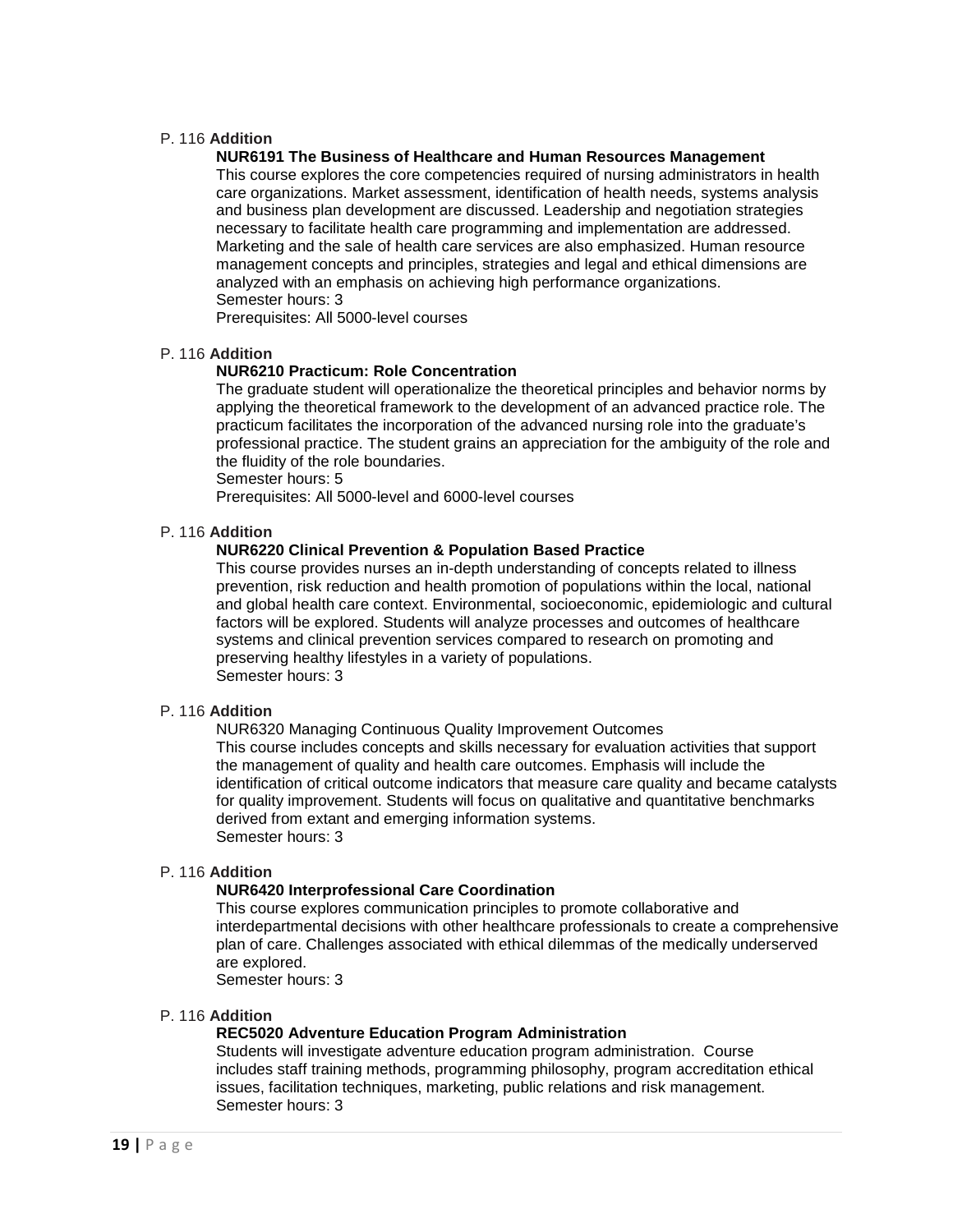# P. 116 **Addition**

# **REC5100 Commercial Recreation Management**

Study of commercial recreation as a major component of the leisure service delivery system. Analysis of development potential of different types of recreation enterprises including resources, location, risks, sources of financing, pricing, managerial requirements, marketing and sources of technical assistance. Semester hours: 3

# P. 116 **Addition**

# **REC6000 Research in Recreation Administration**

Students will review and utilize current research literature, methods, instrumentation, data collection and statistical analysis in Recreation Administration. This course enables students to become skilled consumers of recreation administration research. Semester hours: 3

# P. 116 **Addition**

# **REC6030 Leisure Philosophy and Behavior in Recreation Services**

An examination of leisure, recreation and play from philosophical, psychological, sociological and social psychology perspectives. This course explores leisure behavior utilizing theory and empirical research. Students will formulate or refine their own professional philosophy of leisure service delivery. Semester hours: 3

# P. 116 **Addition**

#### **REC6340 Political and Policy Implications for Recreation Administration**

Legislative and legal aspects of recreation and leisure services. Related governmental processes at the local, state and national levels. Economic factors and forces which influence recreation planning and programming. Semester hours: 3

# P. 116 **Addition**

# **REC6350 Administration of Recreation and Leisure Services**

Administration relations, practices, organization, supervision, financing and budgeting in community recreation, municipal park and other recreation agency services. Semester hours: 3

# P. 116 **Addition**

# **REC6370 Facilities Management**

A systems approach to park and recreation facility management procedures. This approach includes scheduling, prioritizing, routine maintenance, emergency procedures, selection of supplies, equipment and materials, overall control of the maintenance process and evaluative techniques. Special attention is given to surface materials, turf management, aesthetic versus functional aspects, preventative maintenance, selection of materials for the playground equipment, safety and prevention of vandalism. Semester hours: 3

#### P. 116 **Addition**

# **REC6670 Strategic Planning for Recreation Services**

Provides students with an understanding of the strategic planning process and its role in the management and administration of leisure service agencies and businesses. Students will design a strategic planning project during the course. Semester hours: 3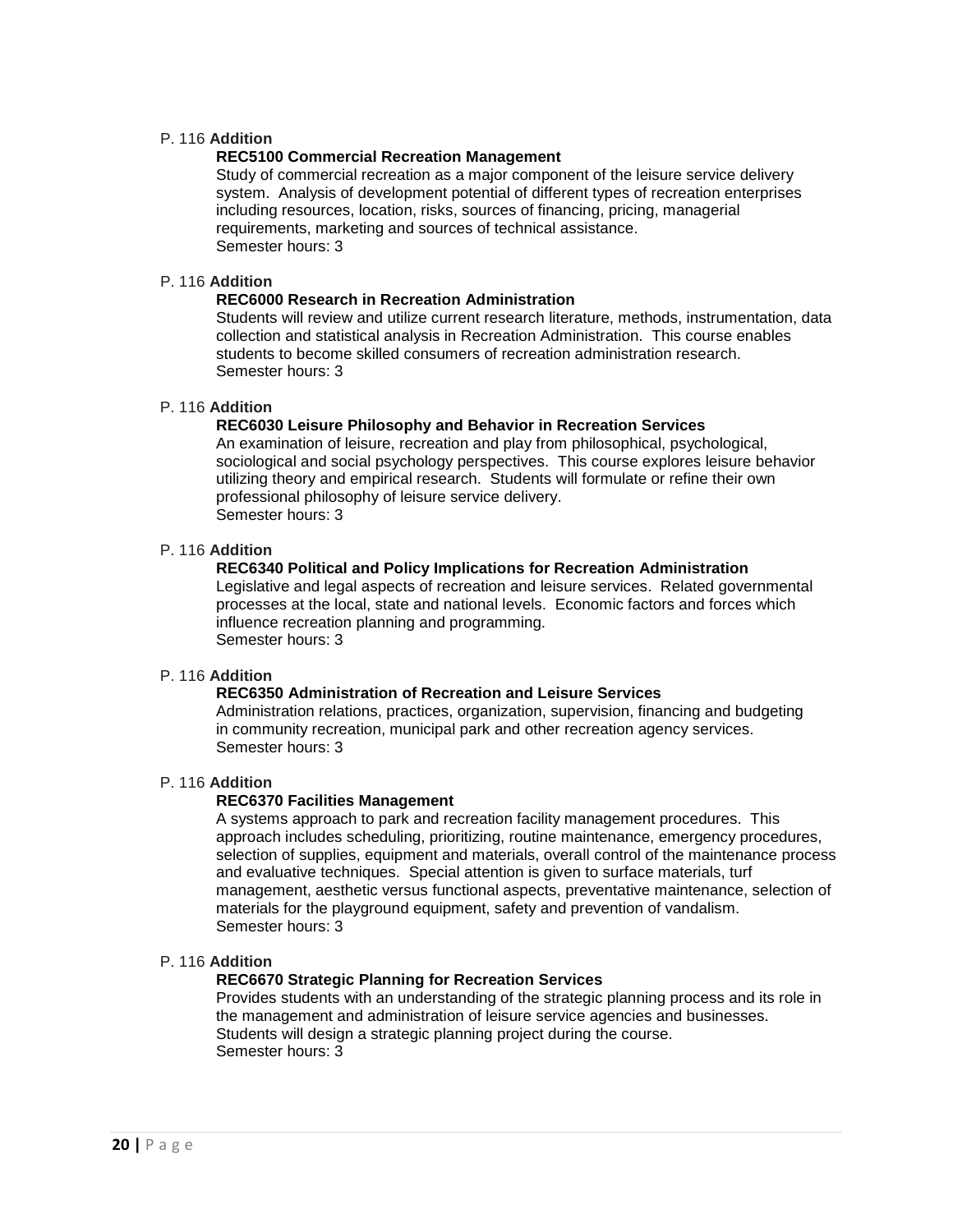# P. 116 **Addition**

# **REC6750 Leisure Services Administration Assessment and Evaluation**

Students will investigate administrative assessment and evaluation techniques used in personnel and program reviews in leisure services. Basic statistics, evaluation tools and analysis of data collected in leisure service agencies case studies will be utilized. Semester hours: 3

#### P. 114 **Addition**

## **REC6780 Recreation Administration Internship**

Student completes a 290-300 hour internship at a professional agency in a leisure and/or environmental resources setting. Consent of supervising instructor and recreation department chairperson required prior to registration. Semester hours: 6

P. 118 **Revised** Prerequisite – **SPED5530 Oral Language Development and Disorders Removed** "Requires passage of TAP/SAT/ACT at the level specified by ISBE."

# P. 121 **Addition**

# **SPED6515 Characteristics and Identification of Disabilities and the Law for Diverse Populations**

The focus of this course will be on the defining characteristics of disability classifications in common use in the schools including subtypes within disability groupings that have been suggested by research, educational, or clinical practice. Concepts of Least Restrictive Environment (LRE), Free Appropriate Public Education (FAPE) and the value of educating all students in the public schools will be addressed. Semester hours: 3

# P. 122 **Addition**

#### **SPED6525 Cognitive Development and Disabilities of Diverse Learners**

This course addresses research and theories related to typical cognitive development and learning and disorders associated with the cognitive processes, ranging from constructivist research to information processing and brain imaging. Contrasts will be drawn between the impact on various types of processing strengths and weaknesses, such as auditory or other sensory processing and memory functions. The development of more metacognitive tasks will also be discussed, particularly for the middle and high school years. Semester hours: 2

# P. 123 **Addition**

#### **SPED6555 Prosocial and Problematic Behavior Strategies for Diverse Learners**

This course will span the teaching of both prosocial and challenging behaviors. It will address the current theories of social-emotional development and the disorders for the school-aged years through adulthood. Focus will be placed on identification, assessment and intervention of social deficits as they impact both students with social-emotional disorders and the school community. Environmental modifications, techniques of nonaversive behavior control, methods to maintain attention and effective reinforcement techniques will be explored.

Semester hours: 3

# P. 123 **Revised** Prerequisite – **SPED6560 Unified Field Experience Removed** "Requires passage of TAP/SAT/ACT at the level specified by ISBE."